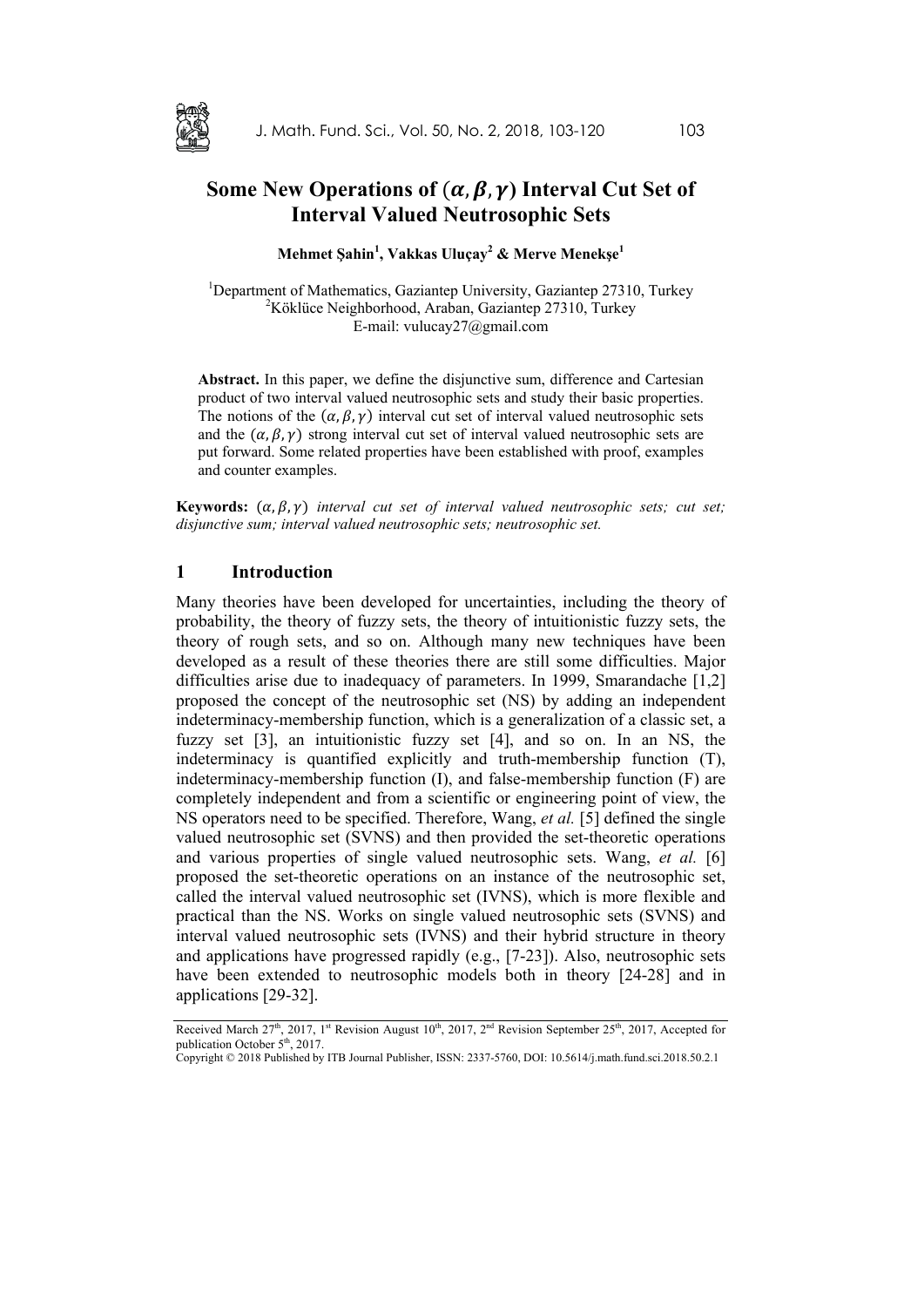The organization of this paper is as follows. In Section 2, some basic properties of neutrosophic sets are redefined. In Section 3, the  $(\alpha, \beta, \gamma)$  interval cut sets of interval valued neutrosophic sets are defined and some properties of these  $(\alpha, \beta, \gamma)$  interval cut sets are given. In Section 4, the operations of addition, subtraction, multiplication and division over neutrosophic multi-sets are defined based on the interval valued neutrosophic set. Finally, the conclusion is given.

# **2 Preliminaries**

In this section, we recall some concepts of neutrosophic set theory and interval valued neutrosophic set theory. See the refences for more detailed explanations related to this subsection and its background.

**Definition 2.1** [4]: An intuitionistic fuzzy set (IFS)  $\vec{A}$  in  $\vec{X}$  is:

 $A = \{ (x, \mu_A(x), \nu_A(x)) : x \in X \}$ ,

where the functions  $\mu_A(x)$ ,  $\nu_A(x) : X \to [0, 1]$  with the condition  $0 \le$  $\mu_A(x) + \nu_A(x) \le 1$ . The numbers  $\mu_A(x)$  and  $\nu_A(x)$  represent, respectively, the degree of membership and degree of non-membership of the element  $x \in X$ .

**Definition 2.2** [33]: Let  $A = \{(x, \mu_A(x), \nu_A(x)) : x \in X\}$  be any intuitionistic fuzzy set on the universal set X. For any ordered pair  $(\alpha, \beta)$ , where  $\alpha \in [0, 1]$ ,  $\beta \in [0, 1]$ , and  $0 \le \alpha + \beta \le 1$ , let:

$$
A_{\langle \alpha, \beta \rangle} = \{x : \mu_A(x) \ge \alpha, \nu_A(x) \le \beta : x \in X\},\
$$

which is called the  $\langle \alpha, \beta \rangle$ -cut set (or level set) of intuitionistic fuzzy set A.

**Definition 2.3** [34]: Let *X* be an universe of discourse with a generic element in X, denoted by x. Then, a neutrosophic (NS) set  $A$  is an object with the following form:

$$
A = \{ \langle x: T_A(x), I_A(x), F_A(x) \rangle, x \in X \}
$$

A neutrosophic set *A* in *X* is characterized by truth-membership function  $T_A$ , indeterminacy membership function  $I_A$ , and falsity-membership function  $F_A$ .  $T_A(x)$ ,  $I_A(x)$  and  $F_A(x)$  are real standard or non-standard subsets of  $\overline{a}$  [0, 1<sup>+</sup>]. That is:

$$
T_A(x): X \to ]-0, 1^+[
$$
  

$$
I_A(x): X \to ]-0, 1^+[
$$
  

$$
F_A(x): X \to ]-0, 1^+[
$$

There is no restriction on the sum of  $T_A(x)$ ,  $I_A(x)$  and  $F_A(x)$ , so: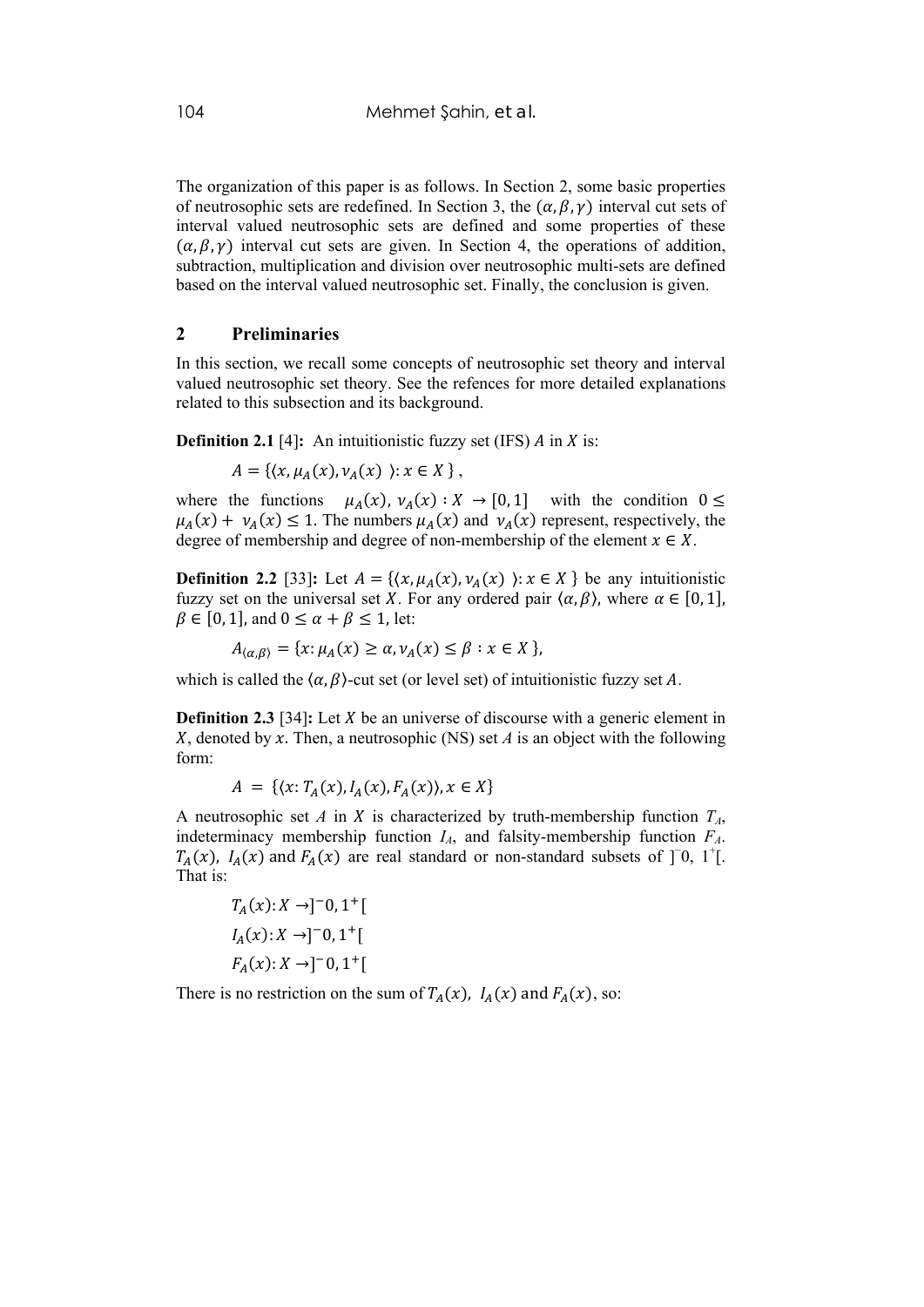$^{-0} \leq \sup T_4(x) + \sup T_4(x) + \sup F_4(x) \leq 3^+$ .

Instead of  $]$ <sup>-</sup>0,  $1^{\dagger}$ , we need to take the interval [0, 1] for technical applications, because  $]$ <sup>-</sup>0, 1<sup>+</sup>[ will be difficult to apply in real applications, for example in scientific and engineering problems.

For two NS:

$$
A_{NS} = \{ (x \, , T_A(x), \, I_A(x), \, F_A(x)) \mid x \in X \}
$$

and

$$
B_{NS} = \{ (x \, , T_B(x), \, I_B(x), \, F_B(x)) \mid x \in X \}
$$

the two relations are defined as follows:

(1)  $A_{NS} \subseteq B_{NS}$  if and only if

$$
T_A(x) \le T_B(x)
$$
,  $I_A(x) \ge I_B(x)$ ,  $F_A(x) \ge F_B(x)$ 

(2)  $A_{NS} = B_{NS}$  if and only if

$$
T_A(x) = T_B(x), I_A(x) = I_B(x), F_A(x) = F_B(x).
$$

**Definition 2.4:** [5,34] Let  $X$  be a space of points (objects) with a generic element in  $X$  denoted by  $x$ . An interval valued neutrosophic set (IVNS)  $A$  in  $X$ is characterized by truth-membership function  $T_A$ , indeterminacy-membership function *I<sub>A</sub>*, and falsity-membership function  $F_A$ . For each point  $x \in X$ ,  $T_A(x)$ ,  $I_A(x)$ ,  $F_A(x) \subseteq [0,1]$ .

This can be written as:

$$
A_{\text{IVNS}} = \left\{ \left\langle x, \left[ \inf T_A(x), \sup T_A(x) \right], \left[ \inf I_A(x), \sup I_A(x) \right], x \in X \right\} \right\}
$$

$$
\left\{ \inf F_A(x), \sup F_A(x) \right\}
$$

**Definition 2.5** [5]**:** For two IVNS,

$$
A_{IVNS} = \left\{ \left\langle x, \left[ \inf T_A(x), \sup T_A(x) \right], \left[ \inf I_A(x), \sup I_A(x) \right] \right\rangle : x \in X \right\}
$$

$$
\left\{ \inf F_A(x), \sup F_A(x) \right\}
$$

and

$$
B_{\text{IVNS}} = \left\{ \left\langle x, \left[ \inf T_B(x), \sup T_B(x) \right], \left[ \inf I_B(x), \sup I_B(x) \right] \right\rangle : x \in X \right\},\
$$

$$
\left\{ \inf F_B(x), \sup F_B(x) \right\}
$$

we now present the set-theoretic operators on the interval neutrosophic set.

1. An interval valued neutrosophic set *A* is contained in another interval valued neutrosophic set *B*,  $A_{IVNS} \subseteq B_{IVNS}$ , if and only if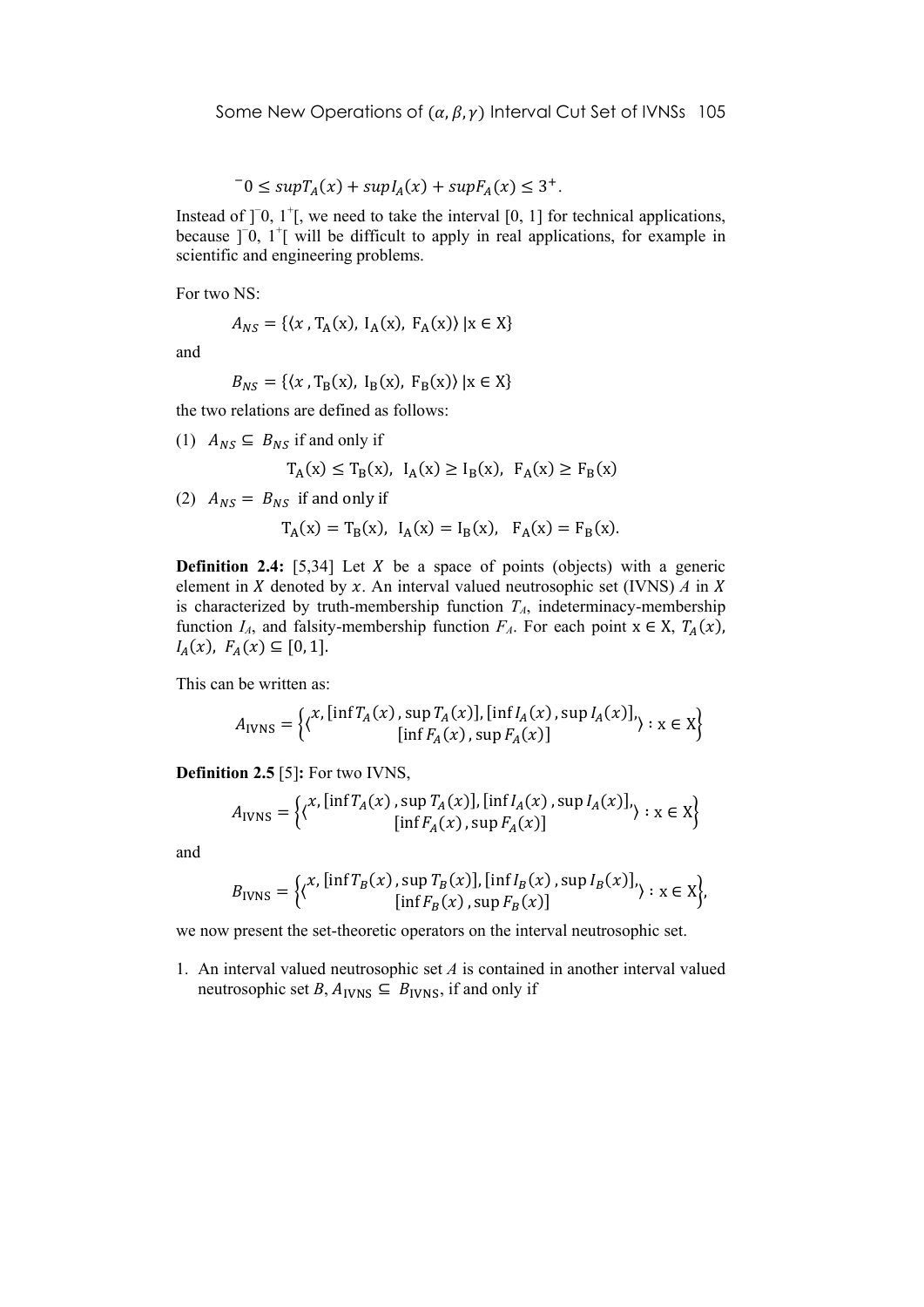$$
\inf T_A(x) \le \inf T_B(x), \sup T_A(x) \le \sup T_B(x),
$$
  

$$
\inf I_A(x) \ge \inf I_B(x), \sup I_A(x) \ge \sup I_B(x),
$$
  

$$
\inf F_A(x) \ge \inf F_B(x), \sup F_A(x) \ge \sup F_B(x),
$$

for all  $x \in X$ .

2. Two interval valued neutrosophic sets  $A$  and  $B$  are equal, written as  $A_{IVNS} = B_{IVNS}$ , if and only if  $A \subseteq B$  and  $B \subseteq A$ , i.e.

$$
\inf T_A(x) = \inf T_B(x), \sup T_A(x) = \sup T_B(x),
$$
  

$$
\inf I_A(x) = \inf I_B(x), \sup I_A(x) = \sup I_B(x),
$$
  

$$
\inf F_A(x) = \inf F_B(x), \sup F_A(x) = \sup F_B(x),
$$

for any  $x \in X$ .

3. An interval neutrosophic set *A* is empty if and only if

$$
\inf T_A(x) = \sup T_A(x) = 0,
$$
  

$$
\inf I_A(x) = \sup I_A(x) = 1
$$
 and  

$$
\inf F_A(x) = \sup F_A(x) = 0,
$$

for all  $x \in X$ .

4. The complement of an interval neutrosophic set  $A$  is denoted by  $A<sup>c</sup>$  and is defined by

$$
A_{\text{IVNS}}c = \begin{cases} x, [\inf F_A(x), \sup F_A(x)], \\ [1 - \sup I_A(x), 1 - \inf I_A(x)], \colon x \in X \\ [\inf T_A(x), \sup T_A(x)] \end{cases},
$$

for all  $x$  in  $X$ .

5. The intersection of two neutrosophic sets A and B is a neutrosophic set  $A \cap$ , whose truth-membership, indeterminacy-membership and falsitymembership functions are related to those of  $A$  and  $B$  by

$$
A_{IVNS} \cap B_{IVNS} = \begin{cases} x, [\inf T_A(x) \land \inf T_B(x), \sup T_A(x) \land \sup T_B(x), \\ (\inf I_A(x) \lor \inf I_B(x), \sup I_A(x) \lor \sup I_B(x)], \quad \forall x \in X \\ [\inf F_A(x) \lor \inf F_B(x), \sup F_A(x) \lor \sup F_B(x)] \end{cases},
$$

for all  $x$  in  $X$ .

6. The union of two interval neutrosophic sets  $A$  and  $B$  is an interval neutrosophic set  $A<sub>IVNS</sub>$  ∪  $B<sub>IVNS</sub>$ , whose truth-membership, indeterminacymembership and false-membership are related to those of  $A$  and  $B$  by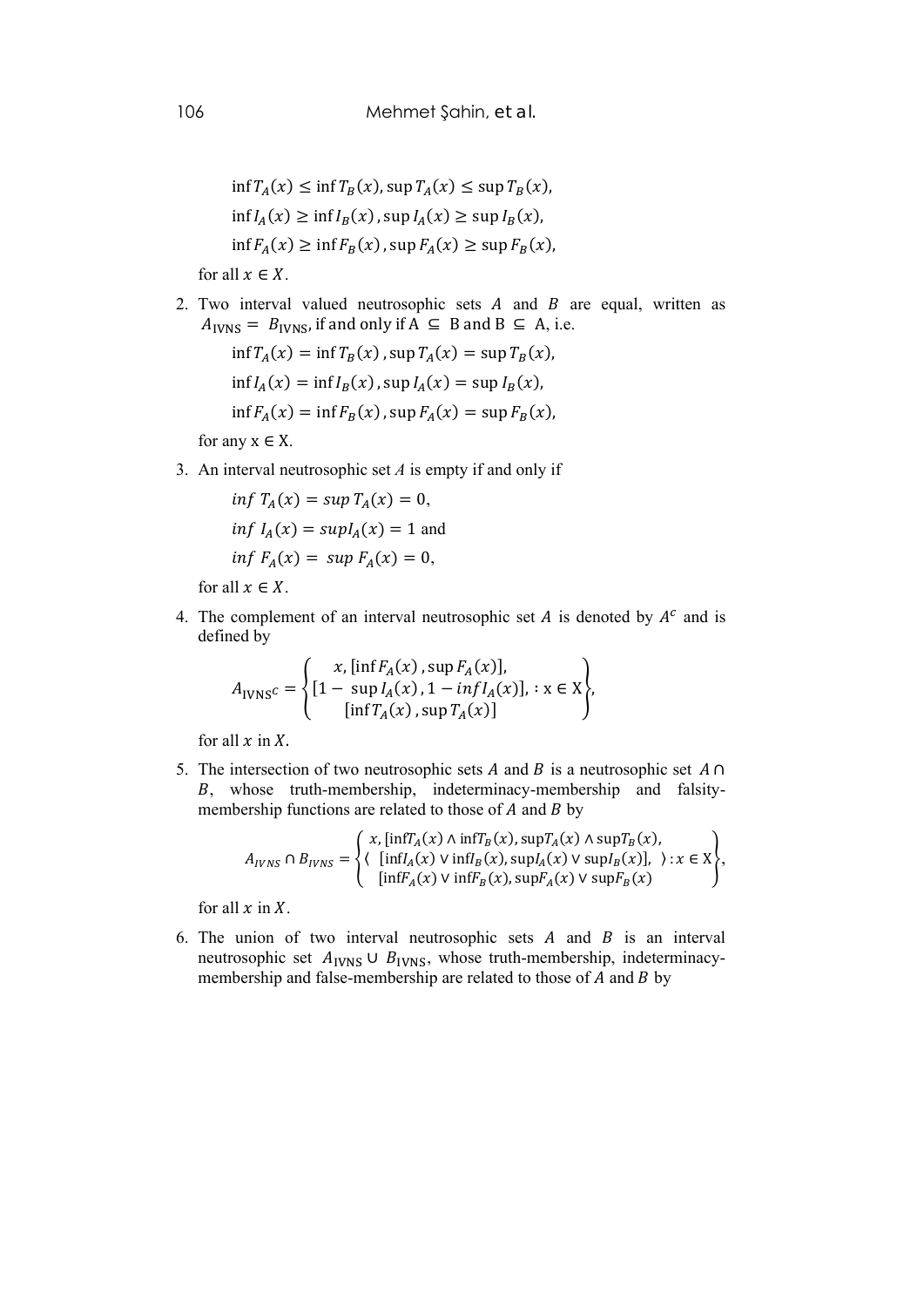$$
A_{\text{IVNS}} \cup B_{\text{IVNS}} = \left\{ \begin{matrix} x, \left[ \inf T_A(x) \vee \inf T_B(x), \sup T_A(x) \vee \sup T_B(x) \right] \\ \left( \left[ \inf I_A(x) \wedge \inf I_B(x), \sup I_A(x) \wedge \sup I_B(x) \right], \right) : x \in X \\ \left[ \inf F_A(x) \wedge \inf F_B(x), \sup F_A(x) \wedge \sup F_B(x) \right] \end{matrix} \right\}
$$

for all  $x \in X$ .

7. The difference of two interval neutrosophic sets  $A$  and  $B$  is an interval neutrosophic set  $A_{IVNS} \ B_{IVNS}$ , whose truth-membership, indeterminacymembership and falsity-membership functions are related to those of  $A$  and  $B\,$  by

 $A_{IVNS} \backslash B_{IVNS} =$ 

$$
\left\{\langle \left[\max(\inf I_A(x), \inf F_B(x)), \max(\sup I_A(x), \sup F_B(x))\right], \left(\left[\max(\inf I_A(x), 1 - \sup I_B(x)), \max(\sup I_A(x), 1 - \inf I_B(x))\right], \right) x \in X \right\}
$$
\n
$$
\left\{\langle \left[\max(\inf F_A(x), \inf T_B(x)), \max(\sup F_A(x), \sup T_B(x))\right] \right\}
$$

8. The addition of two interval neutrosophic sets *A* and *B* is an interval neutrosophic set  $A_{IVNS} + B_{IVNS}$ , whose truth-membership, indeterminacymembership and falsity-membership functions are related to those of *A* and *B* by

 $A_{IVNS} + B_{IVNS} =$ 

ቐ〈 x,  $[\min(\inf T_A(x) + \inf T_B(x), 1)$ ,  $\min(\sup T_A(x) + \sup T_B(x), 1)]$  $[\min(\inf I_A(x) + \inf I_B(x), 1)$ ,  $\min(\sup I_A(x) + \sup I_B(x), 1)]$  $[\min(\inf F_A(x) + \inf F_B(x), 1)$ ,  $\min(\sup F_A(x) + \sup F_B(x), 1)]$  $\{x \in X\}$ 

for all  $x \in X$ .

9. The scalar multiplication of interval neutrosophic set  $A$  is  $A_{IVNS}$ .  $a$ , whose truth-membership, indeterminacy-membership and falsity-membership functions are related to those of *A* by

$$
A_{IVNS}. a = \begin{cases} x, [\min(\inf T_A(x). a, 1), \min(\sup T_A(x). a, 1)], \\ (\min(\inf I_A(x). a, 1), \min(\sup I_A(x). a, 1)], \quad x \in X \\ [\min(\inf F_A(x). a, 1), \min(\sup F_A(x). a, 1)] \end{cases}
$$

for all  $x \in X$ ,  $a \in \mathbb{R}^+$ .

10. The scalar division of interval neutrosophic set A is  $A_{IVNS}/a$ , whose truthmembership, indeterminacy-membership and falsity-membership functions are related to those of *A* by

$$
A_{\text{IVNS}}/a = \begin{cases} x, [\min(\inf T_A(x)/a, 1), \min(\sup T_A(x)/a, 1)], \\ (\min(\inf I_A(x)/a, 1), \min(\sup I_A(x)/a, 1)], \forall x \in X \\ [\min(\inf F_A(x)/a, 1), \min(\sup F_A(x).a, 1)] \end{cases}
$$

for all  $x \in X$ ,  $a \in R^+$ .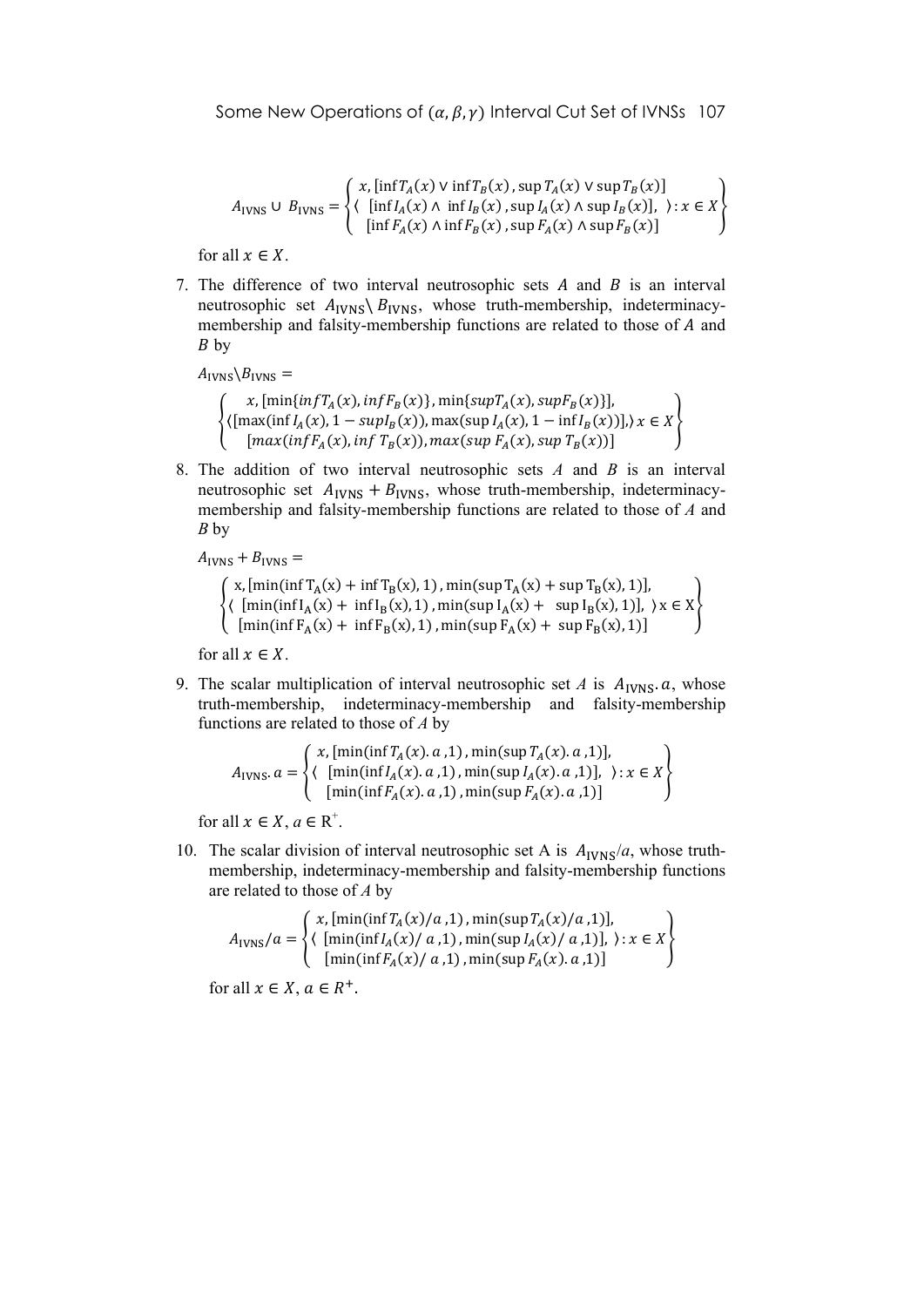# **3**  $(\alpha, \beta, \gamma)$  Interval Cut Set of Interval Valued Neutrosophic **Sets**

**Definition 3.1** Let

$$
A_{\text{IVNS}} = \left\{ \begin{aligned} x, [\inf T_A(x), \sup T_A(x)], \\ \left\{ (\inf I_A(x), \sup I_A(x)], \right\} : x \in X \\ [\inf F_A(x), \sup F_A(x)] \end{aligned} \right\}
$$

be any interval valued neutrosophic set on X. For any ordered  $\alpha = [\alpha_1, \alpha_2]$ ,  $\beta = [\beta_1, \beta_2]$  and  $\gamma = [\gamma_1, \gamma_2] \in [0, 1]$ , such that  $0 \le \alpha + \beta + \gamma \le 3$ . We define the  $(\alpha, \beta, \gamma)$  cut of interval valued neutrosophic set A, denoted by  $A_{([\alpha_1,\alpha_2],[\beta_1,\beta_2],[\gamma_1,\gamma_2])}$ :

$$
A_{([\alpha_1,\alpha_2],[\beta_1,\beta_2],[\gamma_1,\gamma_2])} = \begin{cases} x: \inf T_A(x) \ge \alpha_1, \sup T_A(x) \ge \alpha_2, \\ \inf I_A(x) \le \beta_1, \sup I_A(x) \le \beta_2, \ x \in X \\ \inf F_A(x) \le \gamma_1, \sup F_A(x) \le \gamma_2; \end{cases}
$$

That is,

$$
A_{([\alpha_1,\alpha_2],[\beta_1,\beta_2],[\gamma_1,\gamma_2])}
$$
  
= {  $\begin{cases} x:\inf T_A(x) \wedge \alpha_1 = \alpha_1, \sup T_A(x) \wedge \alpha_2 = \alpha_2, \\ \langle \inf I_A(x) \vee \beta_1 = \beta_1, \sup I_A(x) \vee \beta_2 = \beta_2, \\ \inf F_A(x) \vee \gamma_1 = \gamma_1, \sup F_A(x) \vee \gamma_2 = \gamma_2 \end{cases}$ 

We define

 $A_{(\lbrack \alpha_1,\alpha_2 \rbrack)} = \{x: \inf T_A(x) \geq \alpha_1, \sup T_A(x) \geq \alpha_2; x \in X\}$  the  $\alpha$ -cut of the truth membership function generated by  $A$ .

 $A_{\left(\begin{bmatrix} \beta_1,\beta_2 \end{bmatrix} \right)} = \{x: \inf I_A(x) \leq \beta_1, \sup I_A(x) \leq \beta_2; x \in X\}$  the  $\beta$ -cut of the indeterminacy membership function generated by  $A$  and

 $A_{([Y_1,Y_2])} = \{x: \inf F_A(x) \leq \gamma_1, \sup F_A(x) \leq \gamma_2; x \in X\}$  the y-cut of the falsity membership function generated by *A*.

**Example 3.2** Let =  $\{x_1, x_2, x_3\}$ . Let us consider an interval valued neutrosophic set:

> $A = \{x_1: ([0.5, 0.6]; [0.3, 0.4]; [0.2, 0.3])\}$  $x_2$ : ([0.5, 0.8]; [0.4, 0.6]; [0.4, 0.5]);  $x_3: ([0.1, 0.2]; [0.4, 0.5]; [0.7, 0.8])$

Let  $\alpha_1 = 0.3$ ;  $\beta_1 = 0.4$ ;  $\gamma_1 = 0.5 \in [0,1]$  and  $\alpha_2 = 0.5$ ;  $\beta_2 = 0.6$ ;  $\gamma_2 = 0.7 \in$  $[0,1]$ .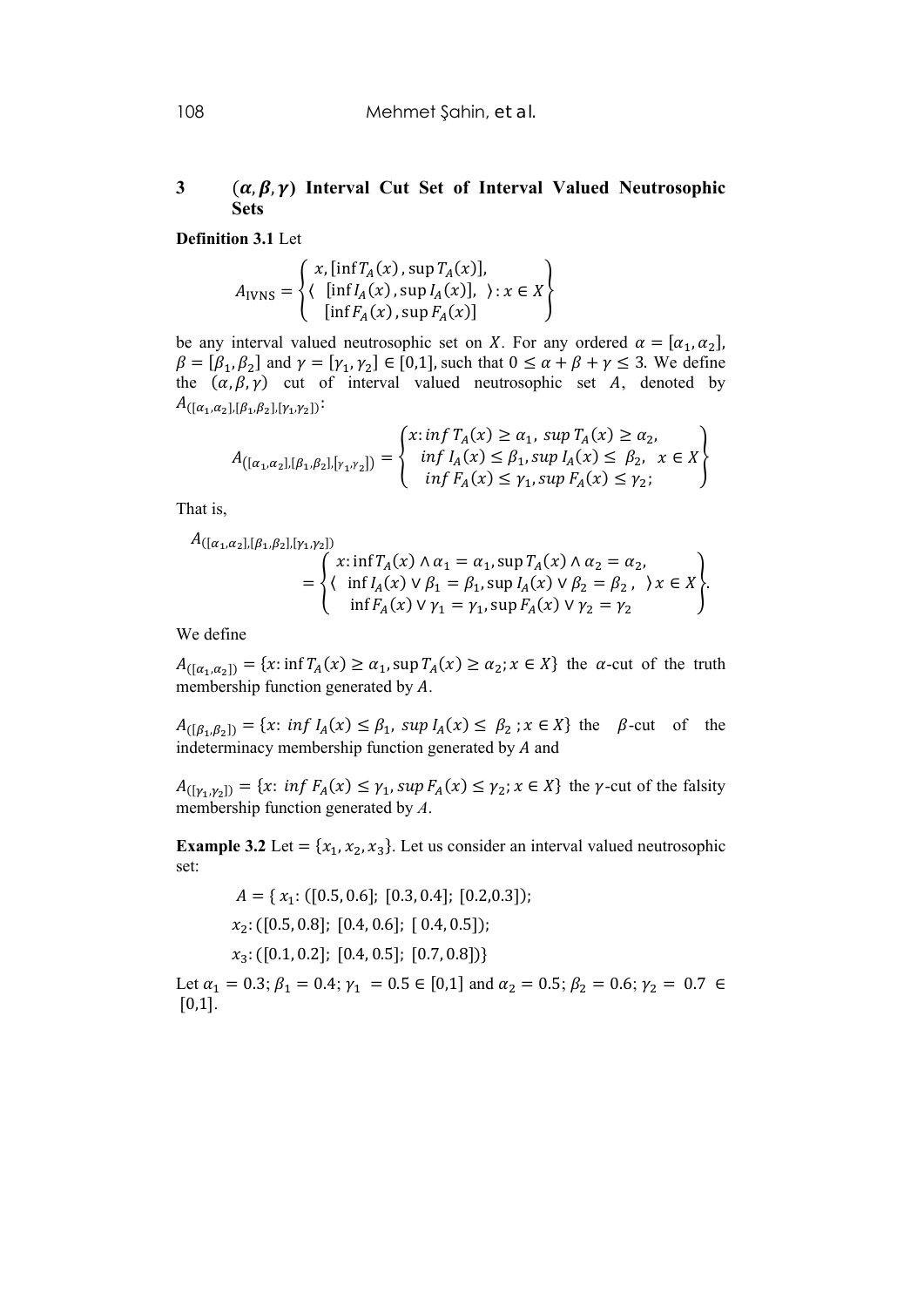Then,

 $A_{\left(\left[\alpha_1,\alpha_2\right],\left[\beta_1,\beta_2\right],\left[\gamma_1,\gamma_2\right]\right)} = \left\{x_1,x_2\right\}$ . Here,  $x_3$  is not an element of this cut set. Moreover,

$$
A_{([\alpha_1,\alpha_2])} = \{x_1, x_2\}
$$
  
\n
$$
A_{([\beta_1,\beta_2])} = \{x_1, x_2, x_3\}
$$
  
\n
$$
A_{([\gamma_1,\gamma_2])} = \{x_1, x_2\}
$$

**Definition 3.3** Let  $A_{IVNS}$  be any interval valued neutrosophic set on X. We define the  $(\alpha, \beta, \gamma)$  strong cut of interval valued neutrosophic set A, denoted by  $A_{([\alpha_1,\alpha_2],[\beta_1,\beta_2],[\gamma_1,\gamma_2])+}$ , where  $\alpha = [\alpha_1,\alpha_2], \beta = [\beta_1,\beta_2]$  and  $\gamma = [\gamma_1,\gamma_2] \in$ [0,1] such that  $0 \le \alpha + \beta + \gamma \le 3$ ,

$$
A_{([\alpha_1,\alpha_2],[\beta_1,\beta_2],[\gamma_1,\gamma_2])^{+}}
$$
  
= { $\begin{cases} x: \inf T_A(x) > \alpha_1 = \alpha_1, \sup T_A(x) > \alpha_2 = \alpha_2, \\ \langle \inf I_A(x) < \beta_1 = \beta_1, \sup I_A(x) < \beta_2 = \beta_2, \rangle; x \in X \\ \inf F_A(x) < \gamma_1 = \gamma_1, \sup F_A(x) < \gamma_2 = \gamma_2 \end{cases}$ 

we define

- 1.  $A_{(\lceil \alpha_1, \alpha_2 \rceil)} = {\langle x : \inf T_A(x) > \alpha_1, \sup T_A(x) > \alpha_2 \rangle}; x \in X}$  the strong  $\alpha$ cut of the truth membership function generated by  $A$ ,
- 2.  $A_{\left(\left[\beta_1,\beta_2\right]\right)_+} = \left\{ \left(x : \inf I_A(x) < \beta_1, \sup I_A(x) < \beta_2 \right); x \in X \right\}$  the strong  $\beta$ -cut of the indeterminacy membership function generated by  $A$  and
- 3.  $A_{\left(\left[\gamma_1,\gamma_2\right]\right)+} = \left\{ \left(x : \inf F_A(x) < \gamma_1, \sup F_A(x) < \gamma_2 \right); x \in X \right\}$  the strong  $\gamma$ -cut of the falsity membership function generated by  $A$ .

**Example 3.4** Let  $X = \{x_1, x_2, x_3\}$ . Consider an interval valued neutrosophic set:

$$
A = \{x_1: ([0.5, 0.6]; [0.3, 0.4]; [0.2, 0.3]);
$$

$$
x_2: ([0.5, 0.8]; [0.4, 0.6]; [0.4, 0.5]);
$$

$$
x_3: ([0.1, 0.2]; [0.4, 0.5]; [0.7, 0.8])\}
$$

Let  $\alpha_1 = 0.3; \beta_1 = 0.4; \gamma_1 = 0.5 \in [0,1],$ 

 $\alpha_2 = 0.5; \beta_2 = 0.6; \gamma_2 = 0.7 \in [0,1].$ 

Then,

$$
A_{([\alpha_1,\alpha_2],[\beta_1,\beta_2],[\gamma_1,\gamma_2])+} = \{x_1\}
$$
  

$$
A_{([\alpha_1,\alpha_2])+} = \{x_1, x_2\}
$$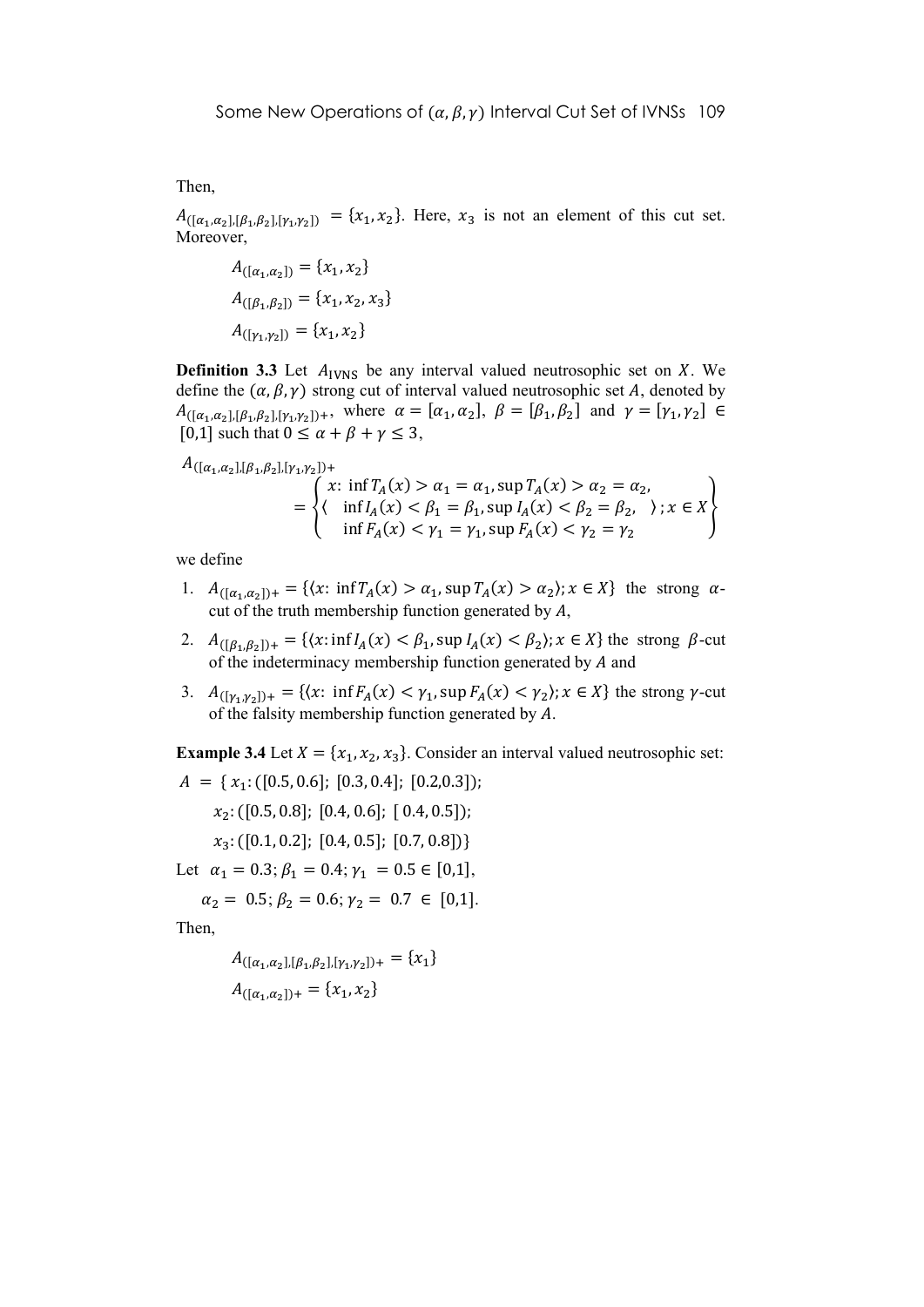$$
A_{([\beta_1,\beta_2])+} = \{x_1\}
$$
  

$$
A_{([\gamma_1,\gamma_2])+} = \{x_1, x_2\}
$$

Moreover, we can define the cut sets where for any ordered  $\alpha = [\alpha_1, \alpha_2]$ ,  $\beta = [\beta_1, \beta_2]$  and  $\gamma = [\gamma_1, \gamma_2] \in [0,1]$  such that  $0 \le \alpha + \beta + \gamma \le 3$ , as:

$$
A_{([\alpha_1,\alpha_2]+,[\beta_1,\beta_2],[\gamma_1,\gamma_2])}=
$$

 $\{(x: \inf T_A(x) > \alpha_1, \sup T_A(x) > \alpha_2, \inf I_A(x) \leq \beta_1, \sup I_A(x) \leq$  $\beta_2$ , inf  $F_A(x) \leq \gamma_1$ , sup  $F_A(x) \leq \gamma_2$ ;  $x \in X$  is  $(\alpha + \beta, \gamma)$ ,

$$
A_{([\alpha_1,\alpha_2]+\,[\beta_1,\beta_2],[\gamma_1,\gamma_2])} = \begin{cases} x: \inf T_A(x) > \alpha_1, \sup T_A(x) > \alpha_2, \\ \langle \inf I_A(x) \le \beta_1, \sup I_A(x) \le \beta_2, \ \rangle x \in X \\ \inf F_A(x) \le \gamma_1, \sup F_A(x) \le \gamma_2 \end{cases}
$$

is  $(\alpha, \beta +, \gamma)$  and

$$
A_{([\alpha_1,\alpha_2],[\beta_1,\beta_2],[\gamma_1,\gamma_2]+)} = \begin{cases} x: \inf T_A(x) \ge \alpha_1, \sup T_A(x) \ge \alpha_2, \\ \int \inf T_A(x) \le \beta_1, \sup T_A(x) \le \beta_2, \\ \inf F_A(x) < \gamma_1, \sup F_A(x) < \gamma_2 \end{cases} \times E X
$$

is a  $(\alpha, \beta, \gamma+)$ -cut set of A, respectively. Similarly, we can define other cut sets of A.

**Proposition 3.5** The cut sets of interval valued neutrosophic sets satisfy the following properties: for an interval valued neutrosophic set  $A$  on  $X$ , any ordered  $\alpha = [\alpha_1, \alpha_2], \ \beta = [\beta_1, \beta_2]$  and  $= [\gamma_1, \gamma_2] \in [0,1], \ \lambda = [\lambda_1, \lambda_2],$  $\mu = [\mu_1, \mu_2], \delta = [\delta_1, \delta_2]$  such that  $0 \le \alpha + \beta + \gamma \le 3$ , and such that  $0 \le \lambda + \gamma$  $\mu + \delta \leq 3$ ,

- (1)  $A_{([\alpha_1,\alpha_2],[\beta_1,\beta_2],[\gamma_1,\gamma_2])} = A_{([\alpha_1,\alpha_2])} \cap A_{([\beta_1,\beta_2])} \cap A_{([\gamma_1,\gamma_2])}$
- (2) If  $[\alpha_1, \alpha_2] = [\gamma_1, \gamma_2], A^c(\alpha_1, \alpha_2] = A^c(\gamma_1, \gamma_2) +$ ,
- (3)  $A^{c}([\beta_1, \beta_2]) = 1 A^{c}([\beta_1, \beta_2])$  and  $A^{c}([\gamma_1, \gamma_2]) = A^{c}([\alpha_1, \alpha_2])$

 $A_{([\alpha_1,\alpha_2],[\beta_1,\beta_2],[\gamma_1,\gamma_2])^+}\subseteq A_{([\alpha_1,\alpha_2],[\beta_1,\beta_2],[\gamma_1,\gamma_2])^+}$ 

(4) For  $\alpha_1 \geq \lambda_1$  and  $\alpha_2 \geq \lambda_2, \beta_1 \leq \mu_1$  and  $\beta_2 \leq \mu_2, \gamma_1 \leq \delta_1$  and  $\gamma_2 \leq \delta_2$ ,  $A_{([\alpha_1,\alpha_2])} \subseteq A_{([\beta_1,\beta_2])} \subseteq A_{([\mu_1,\mu_2])}, A_{([\gamma_1,\gamma_2])} \subseteq A_{([\delta_1,\delta_2])}$  and  $A_{([\alpha_1,\alpha_2],[\beta_1,\beta_2],[\gamma_1,\gamma_2])}\subseteq A_{([\lambda_1,\lambda_2],[\mu_1,\mu_2],[\delta_1,\delta_2])}.$ 

*Proof.* Let  $A_{IVNS}$  be any interval valued neutrosophic set on  $X$  for any ordered  $\alpha = [\alpha_1, \alpha_2], \quad \beta = [\beta_1, \beta_2]$  and  $\gamma = [\gamma_1, \gamma_2] \in [0,1], \quad = [\lambda_1, \lambda_2]$ ,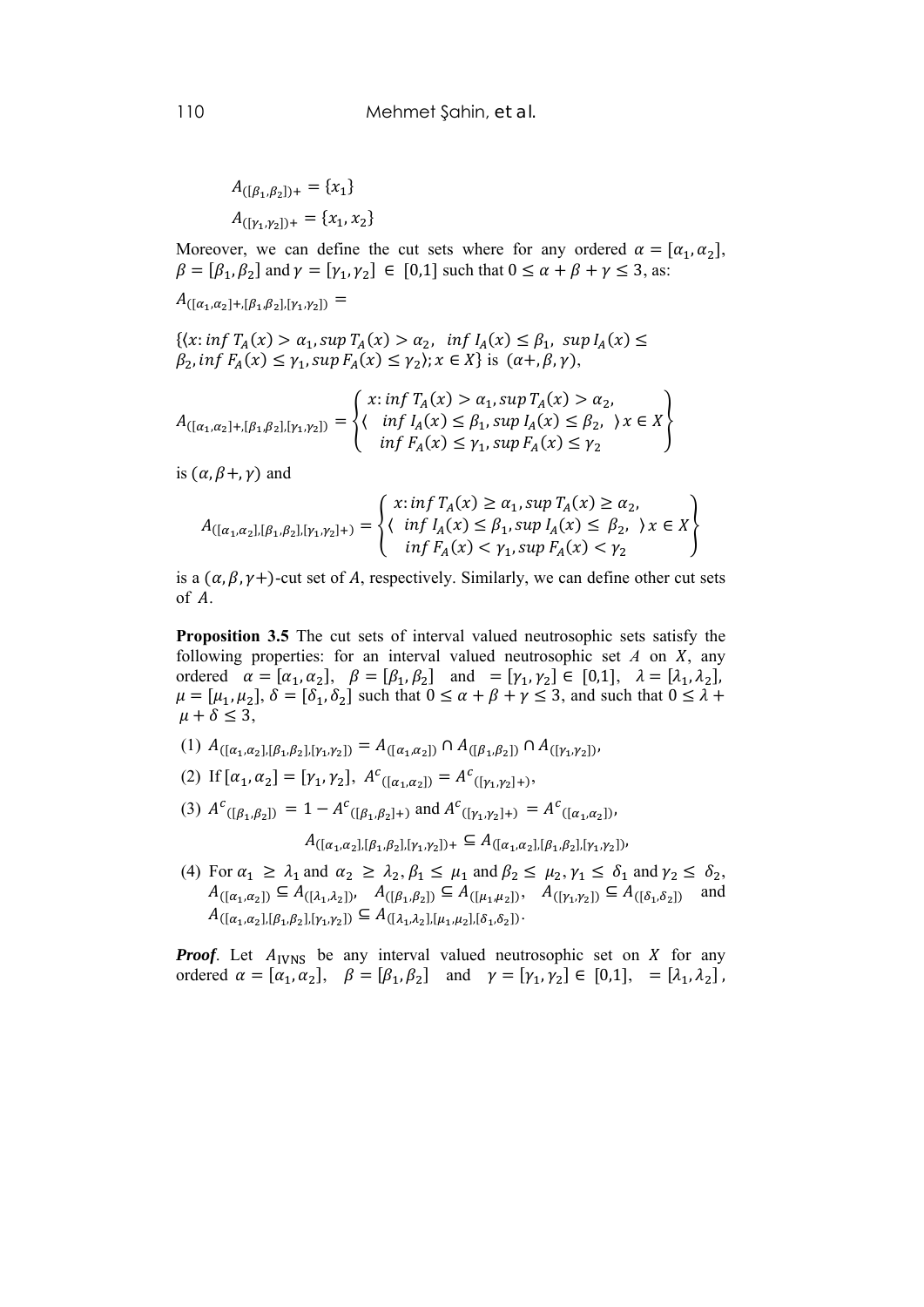$\mu = [\mu_1, \mu_2], \delta = [\delta_1, \delta_2]$  such that  $0 \le \alpha + \beta + \gamma \le 3$ , and such that  $0 \le \lambda + \gamma$  $\mu + \delta \leq 3$ ,

- (1) Follows directly from Definition 3.1.
- (2) We know

$$
A^{c} = \begin{cases} x: [inf F_A(x), sup F_A(x)], \\ \langle [1 - sup I_A(x), 1 - inf I_A(x)], x \in X \\ [inf T_A(x), sup T_A(x)] \end{cases}
$$

so

$$
A^{c}{}_{([\alpha_{1},\alpha_{2}])} = \{ (x: \inf F_{A}(x) \ge \gamma_{1}, \sup F_{A}(x) \ge \gamma_{2}) ; x \in X \}.
$$

By definition

$$
A_{([Y_1,Y_2])+} = \{ \langle x : \inf F_A(x) < \gamma_1, \sup T_A(x) < \gamma_2 \rangle; x \in X \},
$$
\n
$$
A^c_{([Y_1,Y_2]+)} = \{ \langle x : \inf F_A(x) \ge \gamma_1, \sup F_A(x) \ge \gamma_2 \rangle; x \in X \}.
$$

Therefore,  $A^{c}([\alpha_1, \alpha_2]) = A^{c}([\gamma_1, \gamma_2] +)$ . Similarly,  $A^{c}(\lbrack \beta_1,\beta_2 \rbrack) = 1 - A^{c}(\lbrack \beta_1,\beta_2 \rbrack)$  and  $A^{c}(\lbrack \gamma_1,\gamma_2 \rbrack) = A^{c}(\lbrack \alpha_1,\alpha_2 \rbrack)$ can be also proved.

(3)  $A_{([\alpha_1,\alpha_2],[\beta_1,\beta_2],[\gamma_1,\gamma_2])+}$ 

$$
= \begin{cases} x: \inf T_A(x) > \alpha_1, \sup T_A(x) > \alpha_2, \\ \langle \inf I_A(x) < \beta_1, \sup I_A(x) < \beta_2, \rangle x \in X \rangle \\ \inf F_A(x) < \gamma_1, \sup F_A(x) < \gamma_2 \end{cases}
$$
  

$$
\subseteq \begin{cases} x: \inf T_A(x) \ge \alpha_1, \sup T_A(x) \ge \alpha_2, \\ \langle \inf I_A(x) \le \beta_1, \sup I_A(x) \le \beta_2, \rangle x \in X \rangle \\ \inf F_A(x) \le \gamma_1, \sup F_A(x) \le \gamma_2 \end{cases}
$$
  

$$
= A_{([\alpha_1, \alpha_2], [\beta_1, \beta_2], [\gamma_1, \gamma_2])}
$$

Hence,  $A_{([\alpha_1,\alpha_2],[\beta_1,\beta_2],[\gamma_1,\gamma_2])^+} \subseteq A_{([\alpha_1,\alpha_2],[\beta_1,\beta_2],[\gamma_1,\gamma_2])^+}$ 

(4) By Definition 3.1, for any element x of  $A_{([a_1,a_2])}$ ,  $\alpha_1 \geq \lambda_1$  and  $\alpha_2 \geq \lambda_2$  $\inf T_A(x) \ge \alpha_1 \ge \lambda_1$ ,  $\sup T_A(x) \ge \alpha_2 \ge \lambda_2$  imply that  $A_{(\lceil \alpha_1, \alpha_2 \rceil)} \subseteq$  $A_{\left(\left[\lambda_1,\lambda_2\right]\right)}.$ 

For any element x of  $A_{(\lceil \beta_1, \beta_2 \rceil)}, \beta_1 \leq \mu_1$  and  $\beta_2 \leq \mu_2$ , inf $I_A(x) \leq \beta_1 \leq \beta_2$  $\mu_1$ , sup  $I_A(x) \leq \beta_2 \leq \mu_2$  show that  $A_{([\beta_1, \beta_2])} \subseteq A_{([\mu_1, \mu_2])}$ .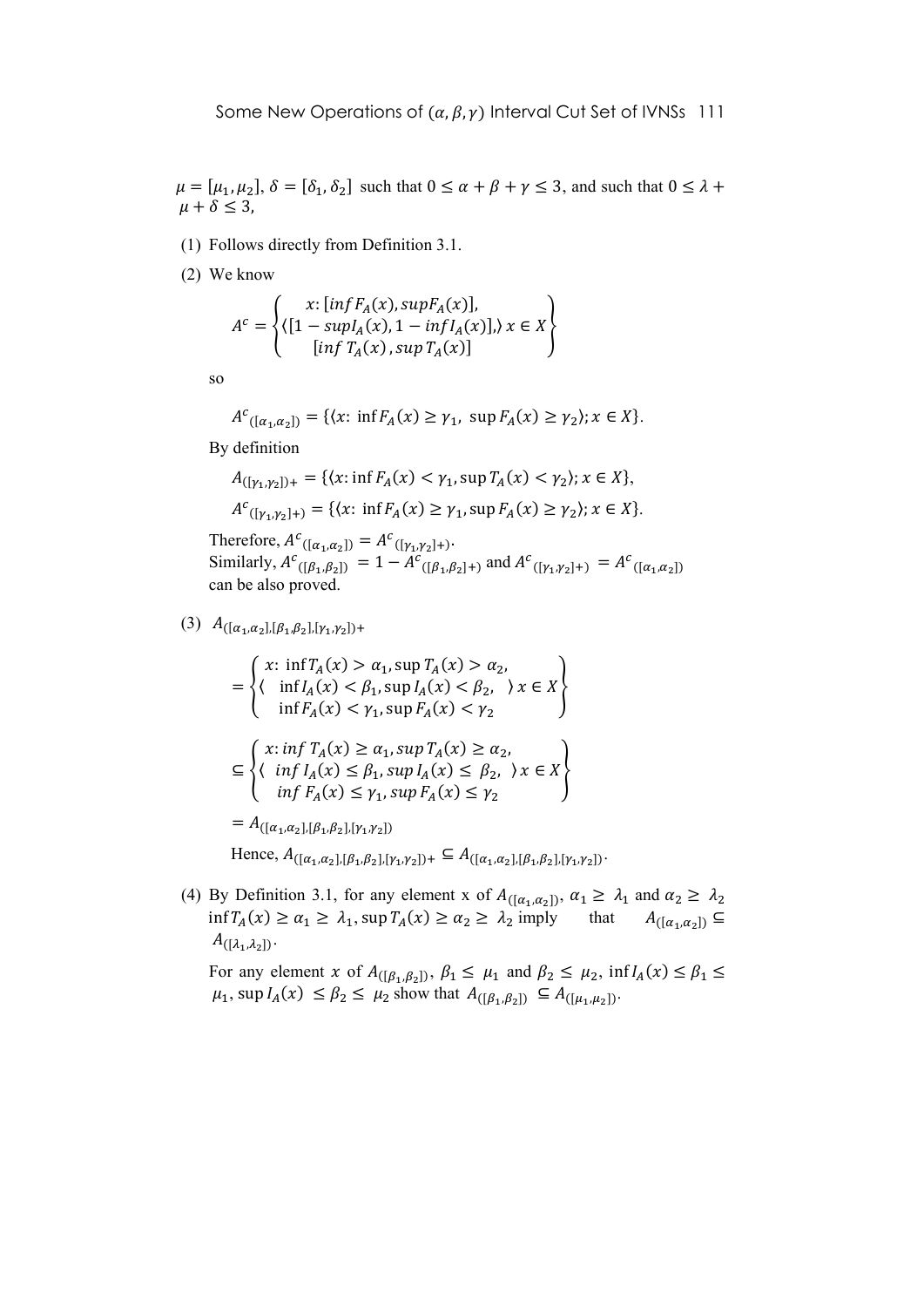Similarly, for  $\gamma_1 \leq \delta_1$  and  $\gamma_2 \leq \delta_2$ , we obtain  $A_{([\gamma_1,\gamma_2])} \subseteq A_{([\delta_1,\delta_2])}$ .

Therefore, we can say that  $A_{([\alpha_1,\alpha_2],[\beta_1,\beta_2],[\gamma_1,\gamma_2])} \subseteq A_{([\lambda_1,\lambda_2],[\mu_1,\mu_2],[\delta_1,\delta_2])}$ .

**Example 3.6:** Let us consider set A defined in Example 3.2. Let  $X =$  ${x_1, x_2, x_3}$  be an interval valued neutrosophic set

> $A = \{\langle$  $x_1$ : ([0.5,0.6], [0.3,0.4], [0.2,0.3]),  $x_2: ([0.5, 0.8], [0.4, 0.6], [0.4, 0.5]),$  $x_3: ([0.1, 0.2], [0.4, 0.5], [0.7, 0.8])$ 〉ቑ

Let  $\alpha_1 = 0.3; \beta_1 = 0.4; \gamma_1 = 0.5 \in [0,1]$ 

 $\alpha_2 = 0.5; \beta_2 = 0.6; \gamma_2 = 0.7 \in [0,1].$ 

Then,  $A_{([\alpha_1,\alpha_2],[\beta_1,\beta_2],[\gamma_1,\gamma_2])} = \{x_1,x_2\}$  and  $A_{([\alpha_1,\alpha_2])} = \{x_1,x_2\}$ ,  $A_{([\beta_1,\beta_2])} =$  $\{x_1, x_2, x_3\}, A_{\{[\gamma_1,\gamma_2]\}} = \{x_1, x_2\}.$ 

We can realize that  $A_{([\alpha_1,\alpha_2],[\beta_1,\beta_2],[\gamma_1,\gamma_2])} = \{x_1,x_2\}$  is actually the intersection of  $A_{([\alpha_1,\alpha_2])}, A_{([\beta_1,\beta_2])}$  and  $A_{([\gamma_1,\gamma_2])},$  i.e.  $A_{([\alpha_1,\alpha_2],[\beta_1,\beta_2],[\gamma_1,\gamma_2])} = A_{([\alpha_1,\alpha_2])} \cap$  $A_{([{\beta}_1, {\beta}_2])} \cap A_{([{\gamma}_1, {\gamma}_2])}.$ 

#### **4 Algebraic Operations over Interval Valued Neutrosophic Sets**

Let  $A$  and  $B$  be two interval valued neutrosophic sets on a universal set  $X$ . We define algebraic operations such as addition, subtraction, multiplication, division and scalar multiplication over the interval neutrosophic sets  $A$  and  $B$  as follows:

- 1.  $A + B = \{z, \max\{inf T_A(x) + inf T_B(x) inf T_A(x) \}$ . inf  $T_B(x)$  $\sup T_A(x) + \sup T_B(x) - \sup T_A(x) \cdot \sup T_B(x)$  $\min[(\inf I_A(x).\inf I_B(x), (\sup I_A(x).\sup I_B(x))],$  $\min[(\inf F_A(x), \inf F_B(x), (\sup F_A(x), \sup F(x))]$ :  $z = x + y$ ,  $(x, y) \in X \times Y$ .
- 2.  $A B = \{z, \max\{\inf T_A(x) + \inf T_B(x) \inf T_A(x) \}$ ,  $\inf T_B(x)$ ,  $sup T_A(x) + sup T_B(x) - sup T_A(x)$ .  $sup T_B(x)$ ], min $[(\inf I_A(x) \cdot \inf I_B(x), (\sup I_A(x) \cdot \sup I_B(x))],$ min[(inf  $F_A(x)$ . inf  $F_B(x)$ , (sup  $F_A(x)$ . sup  $F_B(x)$ ) :  $z = x - y$ ,  $(x, y) \in X \times Y$ .
- 3.  $A.B = \{(z, \max[\inf T_A(x) \cdot \inf T_B(x), \sup T_A(x) \cdot \sup T_B(x)\},\)$  $min[inf I_A(x) + inf I_B(x) - inf I_A(x) . inf I_B(x)$ ,  $sup I_A(x) + sup I_B(x) - sup I_A(x) . sup I_B(x)$  $min[inf F<sub>A</sub>(x) + inf F<sub>B</sub>(x) - inf F<sub>A</sub>(x).inf F<sub>B</sub>(x)$ ,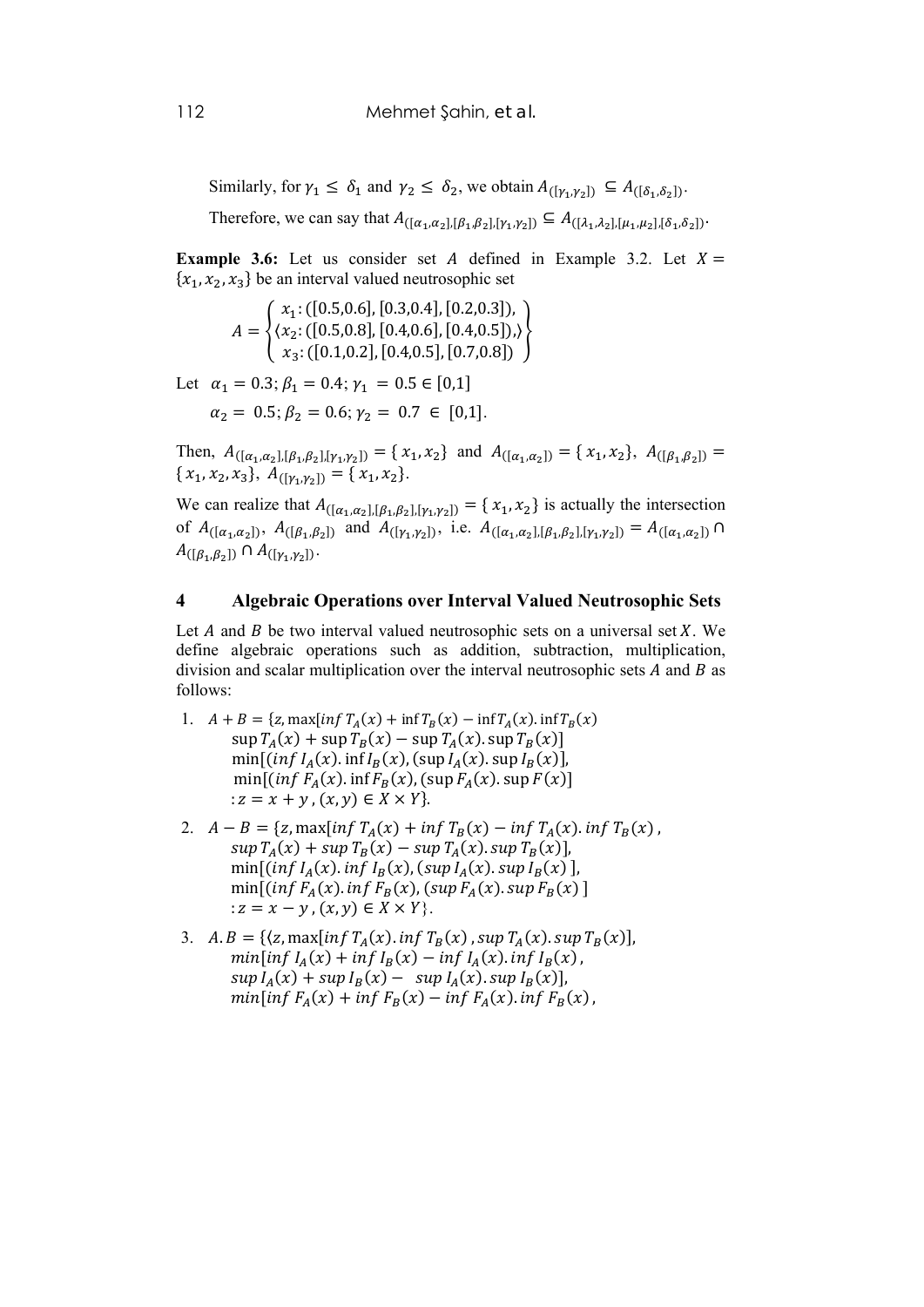$sup F_A(x) + sup F_B(x) - sup F_A(x) . sup F_B(x)$ :  $z = x, y, (x, y) \in X \times Y$ .

- 4.  $A/B = \{z, \max[\inf T_A(x) \cdot \inf T_B(x), \sup T_A(x) \cdot \sup T_B(x)\}\,$  $\min\{inf I_A(x) + inf I_B(x) - inf I_A(x) \}$ ,  $\inf I_B(x)$ ,  $sup I_A(x)$  sup  $I_B(x) - sup I_A(x)$ . sup  $I_B(x)$ , min[inf  $F_A(x)$  + inf  $F_B(x)$  – inf  $F_A(x)$ . inf  $F_B(x)$ ,  $\sup F_A(x) + \sup F_B(x) - \sup F_A(x)$ .  $\sup F_B(x)$ :  $z = x/y$ ,  $(x, y) \in X \times Y$ ,
- 5.  $\lambda B = \{(z, max[1 (1 infT_B(y))^{\lambda}, 1 (1 supT_B)^{\lambda}\}]$  $min[inf I_B(y)^\lambda, sup I_B(y)^\lambda]$  $min[inf F_B(y)^\lambda, inf F_B(y)^\lambda]$

where  $\lambda$  is any nonzero real number.

#### **Example 4.1** Let

# $A = \{3; ([0.2, 0.3], [0.1, 0.4], [0.2, 0.5]), 2; ([0.3, 0.5], [0.2, 0.6], [0.3, 0.4])\}$

and

 $B = \{1; ([0.1, 0.2], [0.2, 0.3], [0.3, 0.5]), 5; ([0.2, 0.4], [0.1, 0.3], [0.2, 0.5])\}$ be two interval valued neutrosophic sets.

| 1. $A + B = \{4; ([0.28, 0.44], [0.02, 0.12], [0.06, 0.25]),$ |
|---------------------------------------------------------------|
| 8; ([0.36,0.58], [0.01,0.12], [0.04,0.25]),                   |
| $3$ ; ([0.37,0.6], [0.04,0.18], [0.09,0.2]),                  |
| $7; ([0.44, 0.7], [0.02, 0.18], [0.06, 0.2])$                 |
| 2. $A - B = \{2; ([0.28, 0.44], [0.02, 0.12], [0.06, 0.25]),$ |
| $-2$ ; ([0.36,0.58], [0.01,0.12], [0.04,0.25]),               |
| $1; ([0.37, 0.6], [0.04, 0.18], [0.09, 0.2]),$                |
| $-3$ ; ([0.44,0.7], [0.02,0.18], [0.06,0.2])}.                |
| 3. $A.B = \{3; ([0.02, 0.06], [0.28, 0.58], [0.44, 0.7]),\}$  |
| 15; ([0.06,0.2], [0.19,0.58], [0.36,0.75]),                   |
| $2; ([0.03, 0.1], [0.36, 0.72], [0.51, 0.58]),$               |
| 10; ([0.06,0.2], [0.28,0.72], [0.51,0.7])}.                   |
| 4. $A/B = \{3; ([0.02, 0.06], [0.28, 0.58], [0.44, 0.7]),$    |
| 3/5; ([0.06,0.2], [0.19,0.58], [0.36,0.75]),                  |
| $2; ([0.03, 0.1], [0.36, 0.72], [0.51, 0.58]),$               |
| $2/5$ ; ([0.06,0.2], [0.28,0.72], [0.51,0.7])}.               |

5.  $B = \{3; ([0.001, 0.027], [0.008, 0.065], [0.097, 0.025])\}$  $15$ ;  $([0.008, 0.016], [0.001, 0.027], [0.008, 0.025])$ .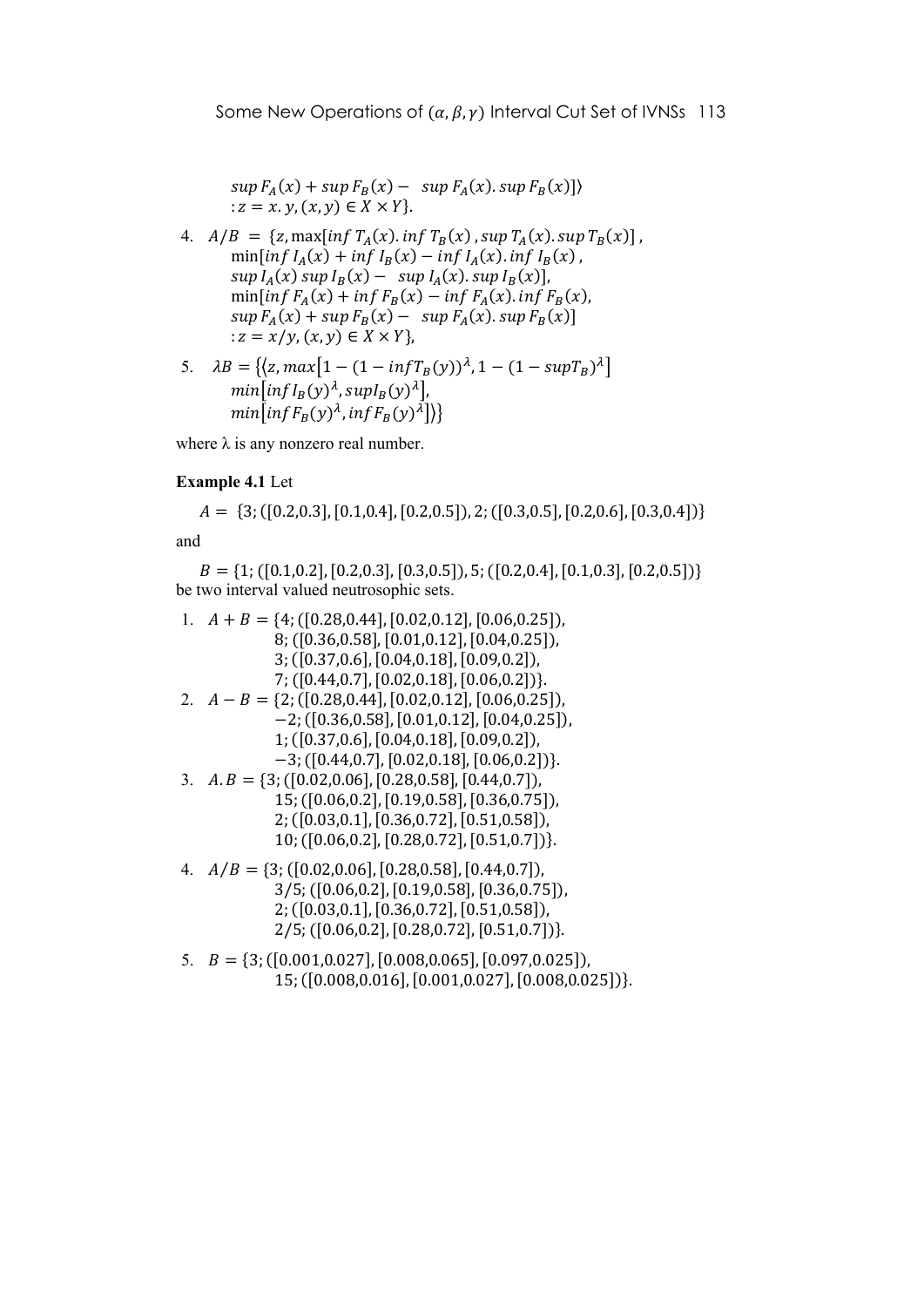## **4.1 New Operations of Interval Valued Neutrosophic Sets**

#### **4.1.1 Disjunctive Sum**

Let  $A$  and  $B$  be two interval valued neutrosophic sets on a universal set  $X$ . We define the disjunctive sum of two interval valued neutrosophic sets such that

$$
A \oplus B = (A \cap B^{C}) \cup (A^{C} \cap B) \text{ where}
$$
  
\n
$$
A = \{ (x, [\inf T_A(x), \sup T_A(x)], [\inf I_A(x), \sup I_A(x)],
$$
  
\n
$$
[\inf F_A(x), \sup F_A(x)] \} : x \in X \},
$$
  
\n
$$
B = \{ (x, [\inf T_B(x), \sup T_B(x)], [\inf I_B(x), \sup I_B(x)],
$$
  
\n
$$
[\inf F_B(x), \sup F_B(x)] \} : x \in X \},
$$
  
\n
$$
A^{c} = \{ (x: [\inf F_A(x), \sup F_A(x)], [1 - \sup I_A(x), 1 - \inf I_A(x)],
$$
  
\n
$$
[\inf T_A(x), \sup T_A(x)] \} : x \in X \},
$$
  
\n
$$
B^{c} = \{ (x: [\inf F_B(x), \sup F_B(x)], [1 - \sup I_B(x), 1 - \inf I_B(x)],
$$
  
\n
$$
[\inf T_B(x), \sup T_B(x)] \} : x \in X \},
$$

for all  $x$  in  $X$ . Then, we present the following on the disjunctive sum for the truth-membership function,

 $T_{A \cap B} c = \{ \min[ \inf T_A(x), \inf F_B(x) ] \}$ ,  $\min[\sup T_A(x), \sup F_B(x) ] \}$ ,  $T_{A}c_{\cap B} = \{ min[inf F_A(x), inf T_B(x)], min[sup F_A(x), sup T_B(x)]\},\$  $T_{A\oplus B} = \{max(min[inf T_A(x), inf F_B(x)], min[inf F_A(x), inf T_B(x)],$  $max(min[sup T_A(x), sup F_B(x)], min[sup F_A(x), sup T_B(x)]),$ 

Next, for the indeterminacy membership function,

 $I_{A \cap B^c} = \{ \max[ \inf I_A(x), 1 - \sup I_B(x)] \}$ ,  $\max[\sup I_A(x), 1 - \inf I_B(x)] \}$ ,  $I_{A^c \cap B} = \{ \max[1 - \sup I_A(x), \inf I_B(x)], \max[1 - \inf I_A(x), \sup I_B(x)] \},\$  $I_{A\oplus B} = \{\min(\max[\inf I_A(x), 1 - \sup I_B(x)], \max[1 - \sup I_A(x), \inf I_B(x)]\},\}$  $min(max[sup I<sub>A</sub>(x), 1 - inf I<sub>B</sub>(x)], max[1 - inf I<sub>A</sub>(x), sup I<sub>B</sub>(x)]\},$ 

Finally, for the falsity-membership function,

 $F_{A \cap B^c} = \{ \max[ \inf F_A(x), \inf T_B(x) ] \}$ ,  $\max[\sup F_A(x), \sup T_B(x) ] \}$ ,  $F_{A^c \cap B} = \{ \max[\inf T_A(x), \inf F_B(x)], \max[\sup T_A(x), \sup F_B(x)] \},$  $F_{A\oplus B} = \{min(max[inf F_A(x), inf T_B(x)], max[inf T_A(x), inf F_B(x)]\},\$  $min(max[sup F<sub>A</sub>(x), sup T<sub>B</sub>(x)], max[sup T<sub>A</sub>(x), sup F<sub>B</sub>(x)]$  }.

Therefore, we conclude that

 $A \oplus B = \{x; \left[ \max(\min[\inf T_A(x), \inf F_B(x)], \min[\inf F_A(x), \inf T_B(x)] \right],$  $max(min[sup T_A(x), sup F_B(x)], min[sup F_A(x), sup T_B(x)])]$  $[\min(\max[\inf I_A(x), 1 - \sup I_B(x)], \max[1 - \sup I_A(x), \inf I_B(x)]),$  $\min(\max[\sup I_A(x), 1 - \inf I_B(x)], \max[1 - \inf I_A(x), \sup I_B(x)])$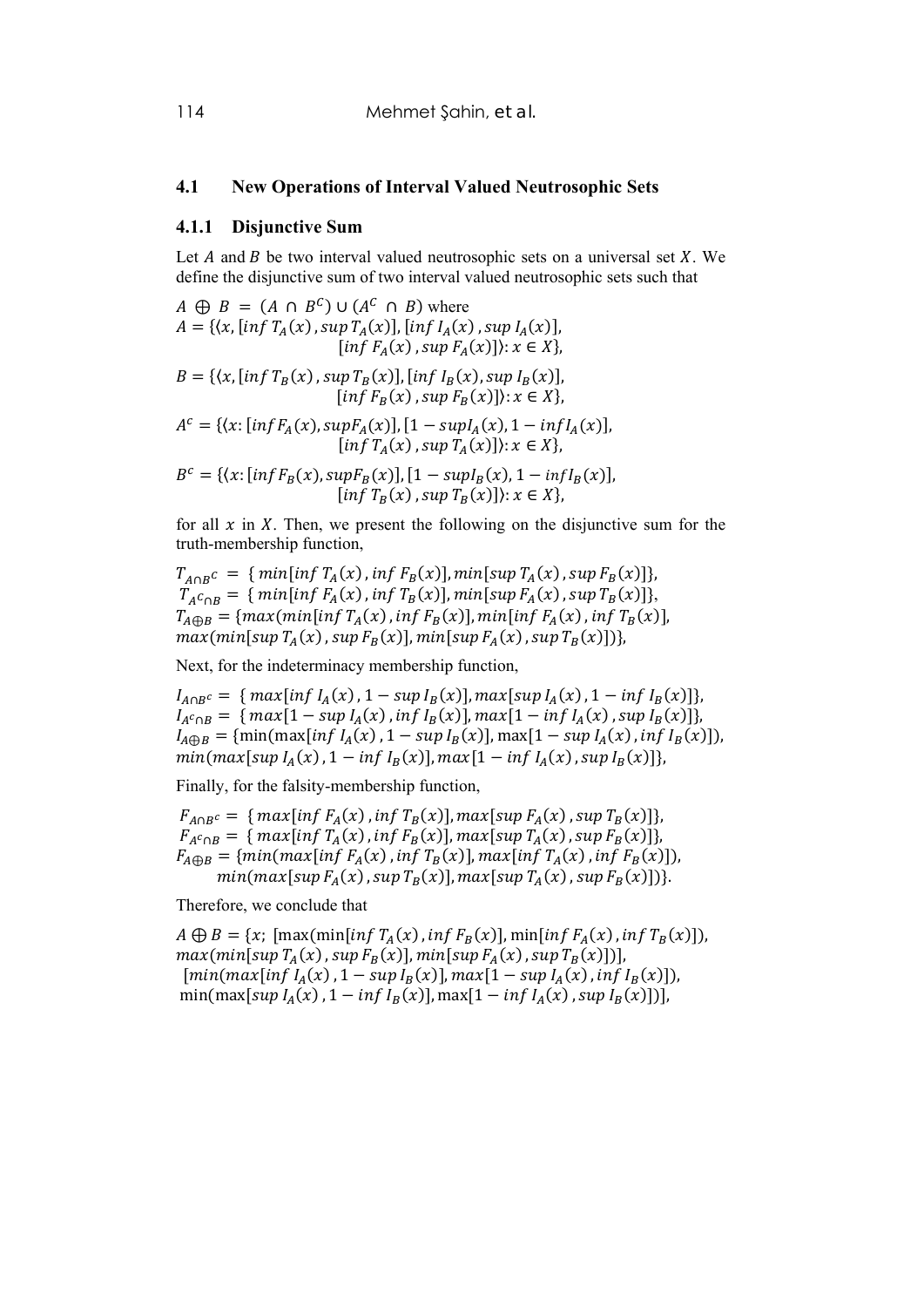$[\min(\max[\inf F_A(x), \inf T_B(x)], \max[\inf T_A(x), \inf F_B(x)]],$  $min(max[sup F<sub>A</sub>(x), sup T<sub>B</sub>(x)], max[sup T<sub>A</sub>(x), sup F<sub>B</sub>(x)])]$ .

**Example 4.2.2.:** Let  $A = \{x_1, ([0.2, 0.3], [0.1, 0.4], [0.2, 0.5])\}$  and  $B =$  ${x_2; ([0.1, 0.2], [0.2, 0.3], [0.3, 0.5])}$  be two interval valued neutrosophic sets. Then, the disjunctive sum is equal to

 $A \oplus B$ 

 $=\{x; \lceil max(min[0.2, 0.3], min[0.2, 0.1]), max(min[0.3, 0.5], min[0.5, 0.2]),\}$ 

 $[\min(\max[0.1, 0.7], \max[0.6, 0.2]), \min(\max[0.4, 0.8], \max[0.9, 0.3]),$ 

 $[\min(\max[0.2, 0.1]\max[0.2, 0.3]), \min(\max[0.5, 0.2]\max[0.3, 0.5])]\}.$ 

Hence, we obtain from the above equality

 $A \oplus B = \{x; ([0.2, 0.3], [0.6, 0.8], [0.2, 0.5])\}.$ 

## **4.1.2 Difference of Interval Valued Neutrosophic Sets**

Let  $A$  and  $B$  be two interval valued neutrosophic sets on a universal set  $X$ . We define the difference of two interval valued neutrosophic sets such that  $A \ominus$  $B = A \cap B^c$ , where

$$
A = \begin{cases} x, [\inf T_A(x), \sup T_A(x)], [\inf I_A(x), \sup I_A(x)], \\ [\inf F_A(x), \sup F_A(x)] : x \in X \end{cases},
$$
  
\n
$$
B = \begin{cases} x, [\inf T_B(x), \sup T_B(x)], [\inf I_B(x), \sup I_B(x)], \\ [\inf F_B(x), \sup F_B(x)] : x \in X \end{cases},
$$
  
\n
$$
B^c = \begin{cases} x: [\inf F_B(x), \sup F_B(x)], [1 - \sup I_B(x), 1 - \inf I_B(x)], \\ [\inf T_B(x), \sup T_B(x)] \end{cases}, x \in X \}
$$

for all  $x$  in  $X$ . Then, we present the following on the difference for the truthmembership function, the indeterminacy membership function and the falsitymembership function, respectively.

$$
T_{A \cap B^c} = \{ \min[\inf T_A(x), \inf F_B(x)], \min[\sup T_A(x), \sup F_B(x)] \},
$$
  
\n
$$
I_{A \cap B^c} = \{ \max[\inf I_A(x), 1 - \sup I_B(x)], \max[\sup I_A(x), 1 - \inf I_B(x)] \}
$$
  
\nand

$$
F_{A \cap B^c} = \{ \max[\inf F_A(x), \inf T_B(x)], \max[\sup F_A(x), \sup T_B(x)] \}.
$$
  
Hence, we have that

 $A \ominus B = \{x; (min[inf T_A(x), inf F_B(x)], min[sup T_A(x), sup F_B(x)]\},\$  $\left(\max\left\{inf I_a(x), 1 - \sup I_B(x)\right\}, \max\left\{sup I_a(x), 1 - \inf I_B(x)\right\}\right),$  $\{\max[\inf F_A(x), \inf T_B(x)], \max[\sup F_A(x), \sup T_B(x)]\}.$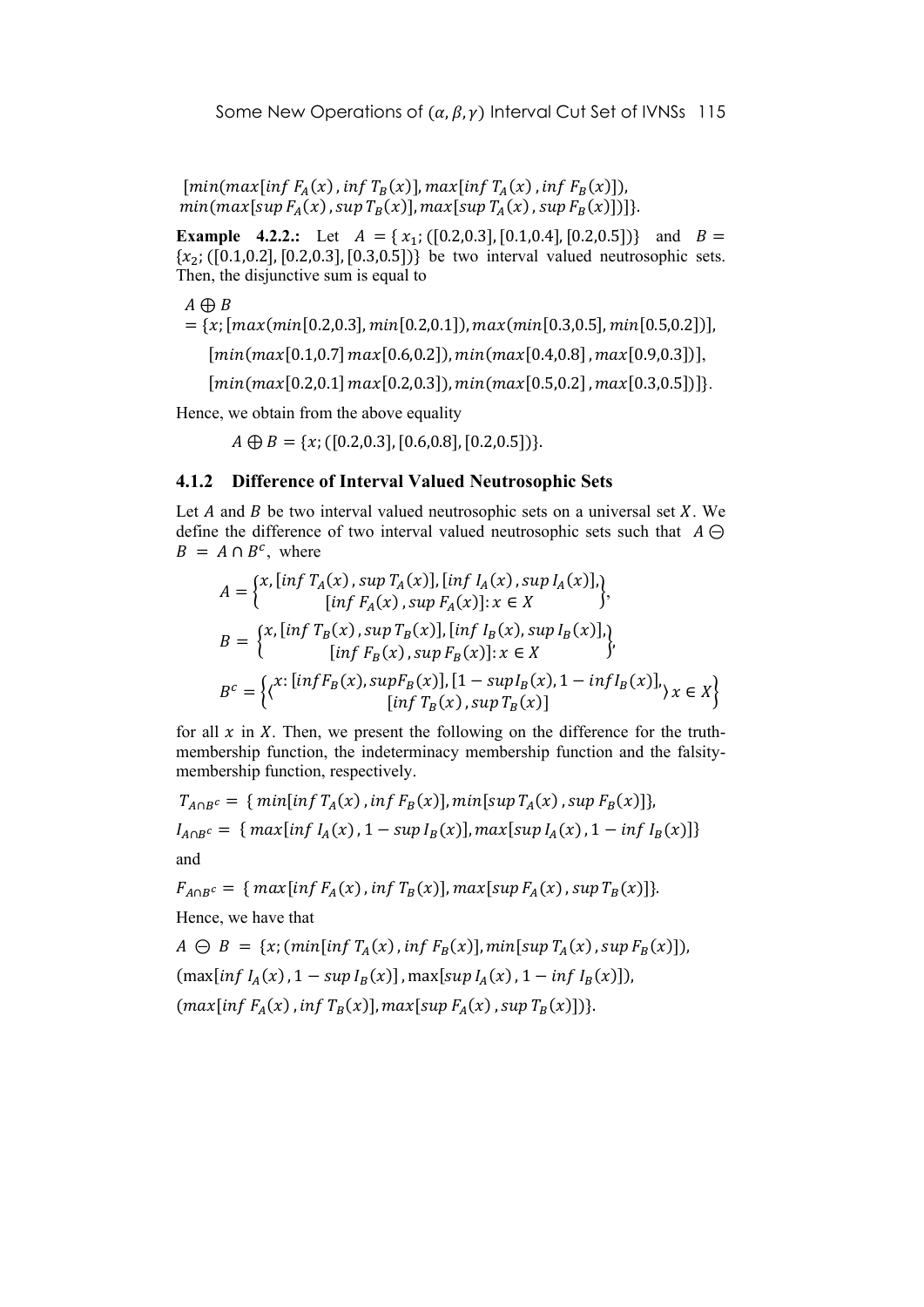**Example 4.2.4:** Using the values of example 4.2.2, we calculate the difference values and we obtain the following result:

$$
A \ominus B = \begin{cases} x; (\min[0.2, 0.3], \min[0.3, 0.5]), \\ \max[0.4, 0.8]), (\max[0.2, 0.1], \max[0.5, 0.2]) \end{cases}
$$

Therefore,

$$
A \ominus B = \{x; ([0.2, 0.3], [0.7, 0.8], [0.2, 0.5])\}.
$$

#### **4.1.3 Cartesian Product of Interval Valued Neutrosophic Sets**

Let  $A$  be an interval valued neutrosophic set on a universal set  $X$ . We define the power of the interval valued neutrosophic set  $A$  such that

$$
A = \{x, [\inf T_A(x), \sup T_A(x)], [\inf I_A(x), \sup I_A(x)],
$$
  
\n
$$
[\inf F_A(x), \sup F_A(x)] : x \in X\},
$$
  
\n
$$
A^2 = \{x, [\inf T_A^2(x), \sup T_A^2(x)], [\inf I_A^2(x), \sup I_A^2(x)],
$$
  
\n
$$
[\inf F_A^2(x), \sup F_A^2(x)] : x \in X\},
$$

where  $\inf T_A^2(x) = [\inf T_A(x)]^2$ ,  $\sup T_A^2(x) = [\sup T_A(x)]^2$  and so are the other functions. Similarly, the  $m^{th}$  power of interval valued neutrosophic set  $A<sup>m</sup>$  may be computed as

$$
A^{m} = \{x, [\inf T_A^{m}(x), \sup T_A^{m}(x)], [\inf I_A^{m}(x), \sup I_A^{m}(x)],
$$
  
 
$$
[\inf F_A^{m}(x), \sup F_A^{m}(x)] : x \in X\}.
$$

Denoting  $T_{A_1}(x), T_{A_2}(x), \ldots, T_{A_n}(x), I_{A_1}(x), I_{A_2}(x), \ldots, I_{A_n}(x)$  and  $F_{A_1}(x)$ ,  $F_{A_2}(x)$ , ...,  $F_{A_n}(x)$  as the truth-membership function, indeterminacy membership function and falsity membership function, respectively  $A_1, A_2, \ldots, A_n$  for all  $x_1, x_2, \ldots, x_n \in X$ . Then, the probability for n-tuple  $(x_1, x_2, ..., x_n)$  to be involved in a Cartesian product neutrosophic set is

$$
A_1 \times A_2 \times ... \times A_n = \{x; [min[inf T_{A_1}(x), inf T_{A_2}(x), ..., inf T_{A_n}(x)],min[sup T_{A_1}(x), sup T_{A_2}(x), ..., sup T_{A_n}(x)]\},[max[inf I_{A_1}(x), inf I_{A_2}(x), ..., inf I_{A_n}(x)],max[sup I_{A_1}(x), sup I_{A_2}(x), ..., sup I_{A_n}(x)]],[max[inf F_{A_1}(x), inf F_{A_2}(x), ..., inf F_{A_n}(x)],max[sup F_{A_1}(x), sup F_{A_2}(x), ..., sup F_{A_n}(x)]]\}.
$$

**Example 4.2.6:** Let  $A = \{x_1, \{(0.2, 0.3], [0.1, 0.4], [0.2, 0.5]\}\}$  be an interval valued neutrosophic set on  $X$ . Then, the triple Cartesian product for  $A$  is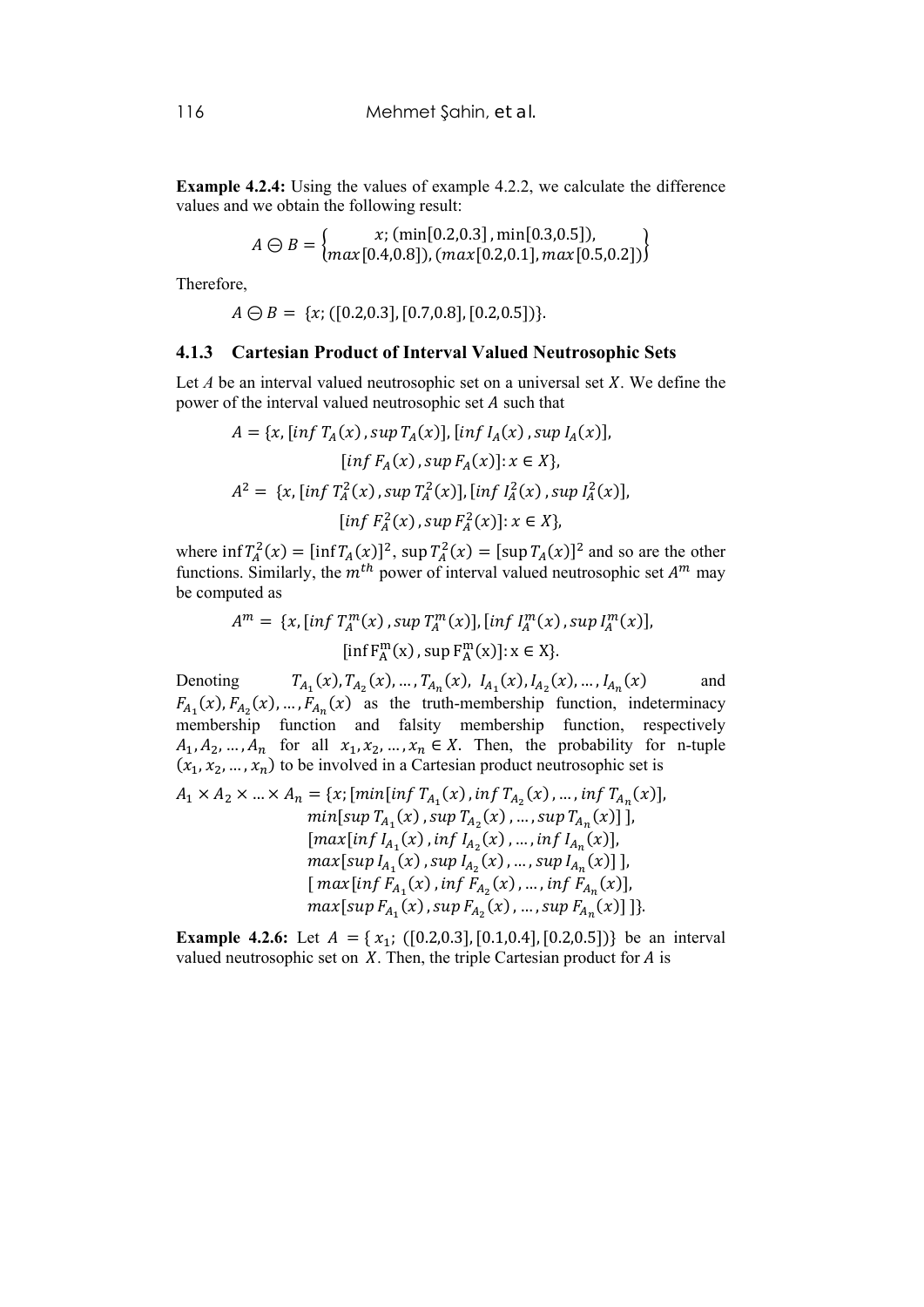$$
A^{3} = A \times A \times A = \{x; [min[0.2, 0.04, 0.008], min[0.3, 0.09, 0.027]\}, [max[0.1, 0.01, 0.001], max[0.4, 0.16, 0.064]\}, [max[0.2, 0.04, 0.008], max[0.5, 0.25, 0.125]\}
$$

Thus, we can easily see that

 $A<sup>3</sup> = \{x, [0.008, 0.027], [0.1, 0.4], [0.2, 0.5]\}.$ 

What we conclude from the result is that the values of the indeterminacy membership function and falsity membership function in the Cartesian product are the same with A, whereas the value of the truth membership is decreased since the values are between 0 and 1 and the powers are less than themselves.

#### **5 Conclusion**

In this work, some new concepts have been put forward, such as the disjunctive sum, difference  $(\alpha, \beta, \gamma)$ -cut interval valued neutrosophic sets and the  $(\alpha, \beta, \gamma)$ cut strong interval valued neutrosophic sets of interval valued neutrosophic sets. Some related properties have been established with examples and counter examples. It is hoped that our work will enhance the understanding of interval valued neutrosophic sets.

#### **References**

- [1] Smarandache, F., *A Unifying Field in Logics. Neutrosophy: Neutrosophic Probability, Set and Logic*, American Research Press, Rehoboth, United States, 1998.
- [2] Smarandache, F., *Neutrosophic Set A Generalization of the Intuitionistic Fuzzy Sets*, International Journal of Pure and Applied Mathematics, **24**(3), pp. 287-297, 2005.
- [3] Zadeh, L.A., *Fuzzy Sets*, Information and Control, **8**(3), pp. 338-353, 1965.
- [4] Atanassov, K.T., *Intuitionistic Fuzzy Sets*, Fuzzy Sets Syst., **20**(1), pp. 87-96, 1986.
- [5] Wang, H., Smarandache, F., Zhang, Y. & Sunderraman, R., *Single Valued Neutrosophic Sets*, Review of the Air Force Academy, **1**, pp. 10- 14, 2010.
- [6] Wang, H., Smarandache, F., Zhang, Y.Q. & Sunderraman, R., *Interval Neutrosophic Sets and Logic: Theory and Applications in Computing*, Hexis, Phoenix, Arizona, United States, 2005.
- [7] Broumi, S., Talea, M., Bakali, A. & Smarandache, F., *Interval Valued Neutrosophic Graphs*, Publ. Soc. Math. Uncertain, **10**(5), pp. 5-33, 2016.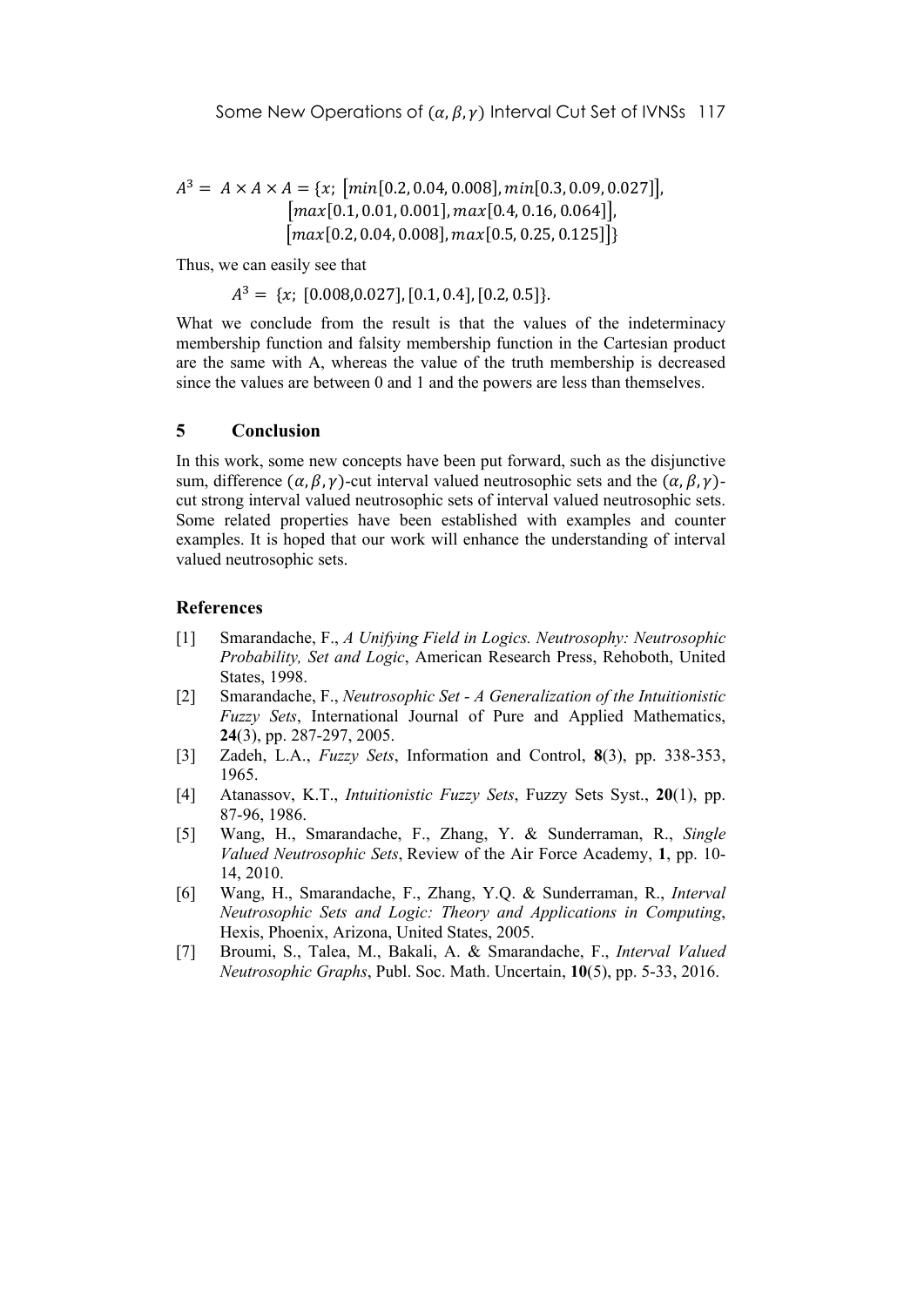- [8] Broumi, S., Bakali, A., Talea, M. & Smarandache, F. *Isolated Single Valued Neutrosophic Graphs,* Neutrosophic Sets Syst., **11**, pp. 74-78, 2016.
- [9] Broumi, S., Bakali, A., Talea, M., Smarandache, F. & Ali, M., *Shortest Path Problem under Bipolar Neutrosphic Setting*, Applied Mechanics & Materials, **8**, pp. 59-66, 2017.
- [10] Zhang, C., Li, D., Mu, Y. & Song, D., *An Interval-valued Hesitant Fuzzy Multigranulation Rough Set Over Two Universes Model for Steam Turbine Fault Diagnosis*, Applied Mathematical Modelling, **42**, pp. 693- 704, 2017.
- [11] Mukherjee, A., Datta, M. & Sarkar, S., *Restricted Interval Valued Neutrosophic Sets and Restricted Interval Valued Neutrosophic Topological Spaces*, Neutrosophic Sets and Systems, **12**, pp. 45-53, 2016.
- [12] Zeng, W. & Shi, Y., *Note on Interval-valued Fuzzy Set*, in: Wang L. & Jin Y. (eds.), Fuzzy Systems and Knowledge Discovery, FSKD 2005, Lecture Notes in Computer Science, **3613**, Springer, Berlin, Heidelberg, 2005.
- [13] Liu, P., Chu, Y., Li, Y. & Chen, Y., *Some Generalized Neutrosophic Number Hamacher Aggregation Operators and Their Application to Group Decision Making*, International Journal of Fuzzy Systems, **16**(2)**,**  pp. 242-255, 2014.
- [14] Liu, P. & Wang, Y., *Multiple Attribute Decision-making Method based on Single-valued Neutrosophic Normalized Weighted Bonferroni Mean*, Neural Computing and Applications, **25**(7-8), pp. 2001-2010, 2014.
- [15] Liu, P. & Shi, L., *The Generalized Hybrid Weighted Average Operator based on Interval Neutrosophic Hesitant Set and Its Application to Multiple Attribute Decision Making*, *Neural Computing and Applications*, **26**(2), pp. 457-471, 2015.
- [16] Liu, P. & Li, H., *Multiple Attribute Decision-making Method based on Some Normal Neutrosophic Bonferroni Mean Operators*, Neural Computing and Applications, **28**(1), pp. 179-194, 2014.
- [17] Liu, P. & Shi, L., *Some Neutrosophic Uncertain Linguistic Number Heronian Mean Operators and their Application to Multi-attribute Group Decision Making*, Neural Computing and Applications, **28**(5), pp. 1079- 1093, 2017.
- [18] Liu, P. & Tang, G., *Multi-criteria Group Decision-making based on Interval Neutrosophic Uncertain Linguistic Variables and Choquet Integral*, Cognitive Computation, **8**(6), pp. 1036-1056, 2016.
- [19] Liu, P., Zhang, L., Liu, X. & Wang, P., *Multi-valued Neutrosophic Number Bonferroni Mean Operators with their Applications in Multiple Attribute Group Decision Making*, International Journal of Information Technology & Decision Making, **15**(05), pp. 1181-1210, 2016.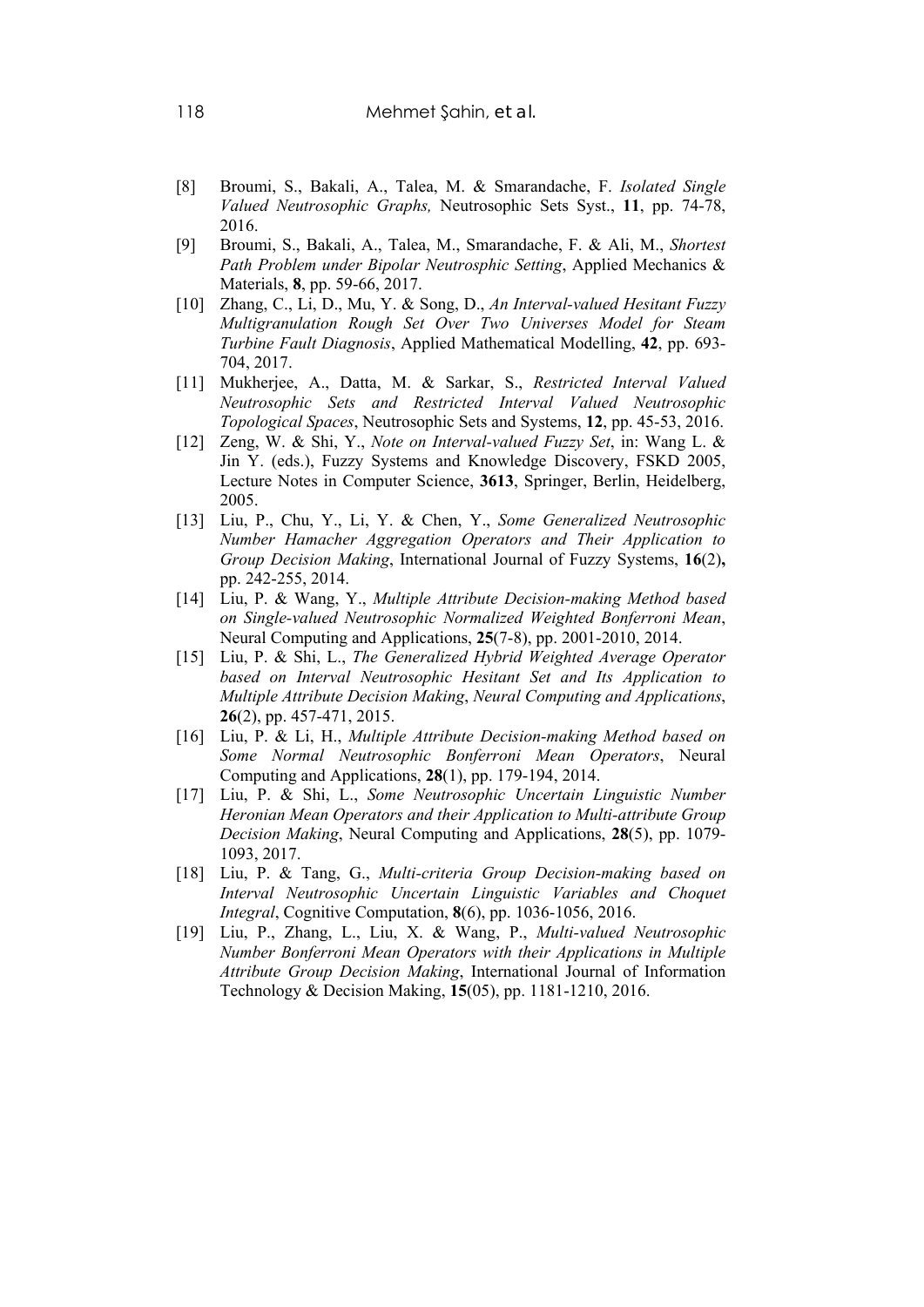- [20] Liu, P., *The Aggregation Operators based on Archimedean t-Conorm and t-Norm for Single-valued Neutrosophic Numbers and their Application to Decision Making*, International Journal of Fuzzy Systems, **18**(5), pp. 849- 863, 2016.
- [21] Tahat, T., Bani Ahmad, F., Alhazaymeh, K. & Hassan, N., *Ordering on Vague Soft Set*, Global Journal of Pure and Applied Mathematics, **11**(5), pp. 3189-3193, 2015.
- [22] Alhazaymeh, K. & Hassan, N., *Vague Soft Multiset Theory*, International Journal of Pure and Applied Mathematics, **93**(4), pp. 511-523, 2014.
- [23] Alzu'bi, K.A., Alhazaymeh, K. & Hassan, N. *Vague Soft Set Relation Mapping*, Global Journal of Pure and Applied Mathematics, **11**(5), pp. 3195-3202, 2014.
- [24] Smarandache, F., *Neutrosophic Modal Logic*, Preprint, 2017020017, 2017. DOI:10.20944/preprints201702.0017.v1
- [25] Peng, J.J., Wang, J.Q. & Yang, W.E., *A Multi-valued Neutrosophic Qualitative Flexible Approach based on Likelihood for Multi-criteria Decision-making Problems*, International Journal of Systems Science, **48**(2), pp. 425-435, 2017.
- [26] Sweety, C.A.C. & Arockiarani, I., *Rough Sets in Neutrosophic Approximation Space*, Annals of Fuzzy Mathematics and Informatics, **13**(4), pp. 449-463, 2017.
- [27] Arockiarani, I. & Sumathi, I. R. *On (α,β)-Cut Fuzzy Neutrosophic Soft Sets*, International Journal of Mathematical Archive, **5**(1), pp. 263-272, 2014.
- [28] Adak, A.K. & Bhowmik, M., *Interval Cut-set of Interval-valued Intuitionistic Fuzzy Sets*, African Journal of Mathematics and Computer Science Research, **4**(4), pp. 192-200, 2011.
- [29] Şahin, R. & Liu, P., *Some Approaches to Multi Criteria Decision Making based on Exponential Operations of Simplified Neutrosophic Numbers*, Journal of Intelligent & Fuzzy Systems, **32**(3), pp. 2083-2099, 2017.
- [30] Liu, C., *Interval Neutrosophic Fuzzy Stochastic Multi-criteria Decisionmaking Methods Based on MYCIN Certainty Factor and Prospect Theory*, Rev. Tec. Fac. Ing. Univ. Del Zulia, **39**, pp. 52-58, 2017.
- [31] Liu, P. & Wang, Y., *Interval Neutrosophic Prioritized OWA Operator and Its Application to Multiple Attribute Decision Making*, Journal of Systems Science and Complexity, **29**(3), pp. 681-697, 2016.
- [32] Liu, P. & Tang, G., *Some Power Generalized Aggregation Operators Based on the Interval Neutrosophic Sets and their Application to Decision Making*, Journal of Intelligent & Fuzzy Systems, **30**(5), pp. 2517-2528, 2016.
- [33] Atanassov, K.T., *Intuitionistic Fuzzy Sets*, Physica-Verlag, Heidelberg, New York, 1999.